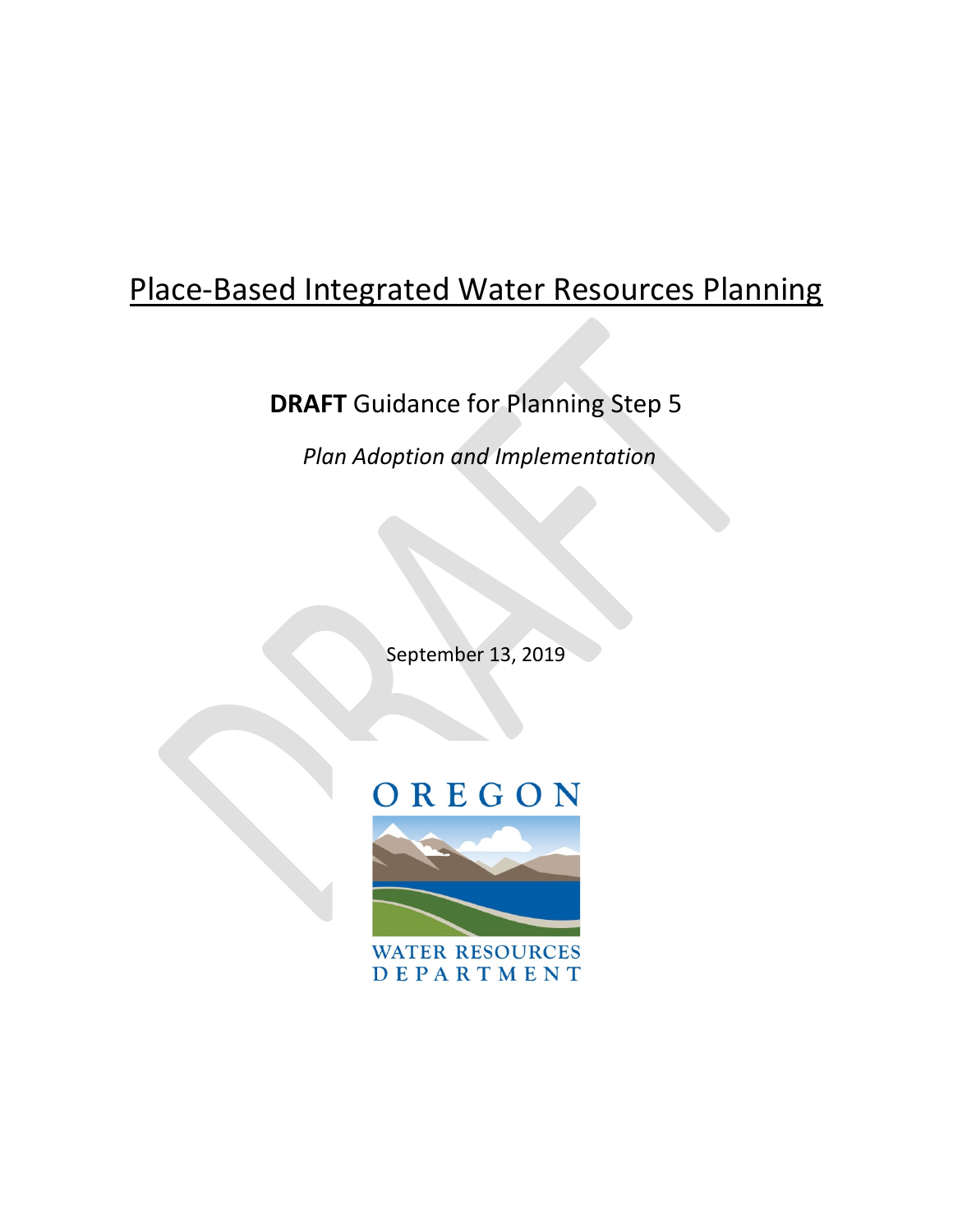*Water is a finite resource with growing demands; water scarcity is a reality in Oregon. Water-related decisions should rest on a thorough analysis of supply, the demand/need for water, the potential for increasing efficiencies and conservation, and alternative ways to meet these demands.*

**Oregon's Integrated Water Resources Strategy Policy Advisory Group (2016)**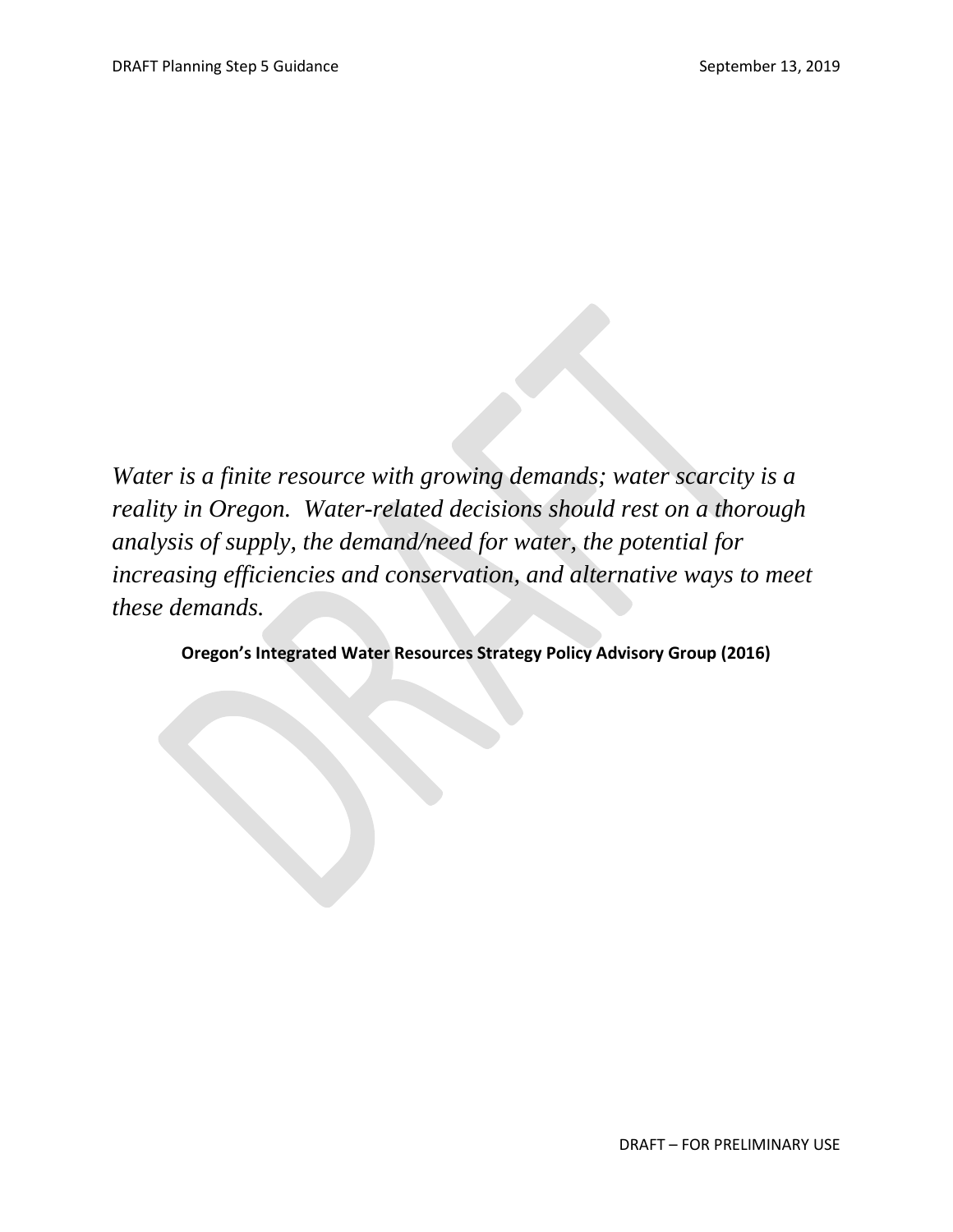### **Table of Contents**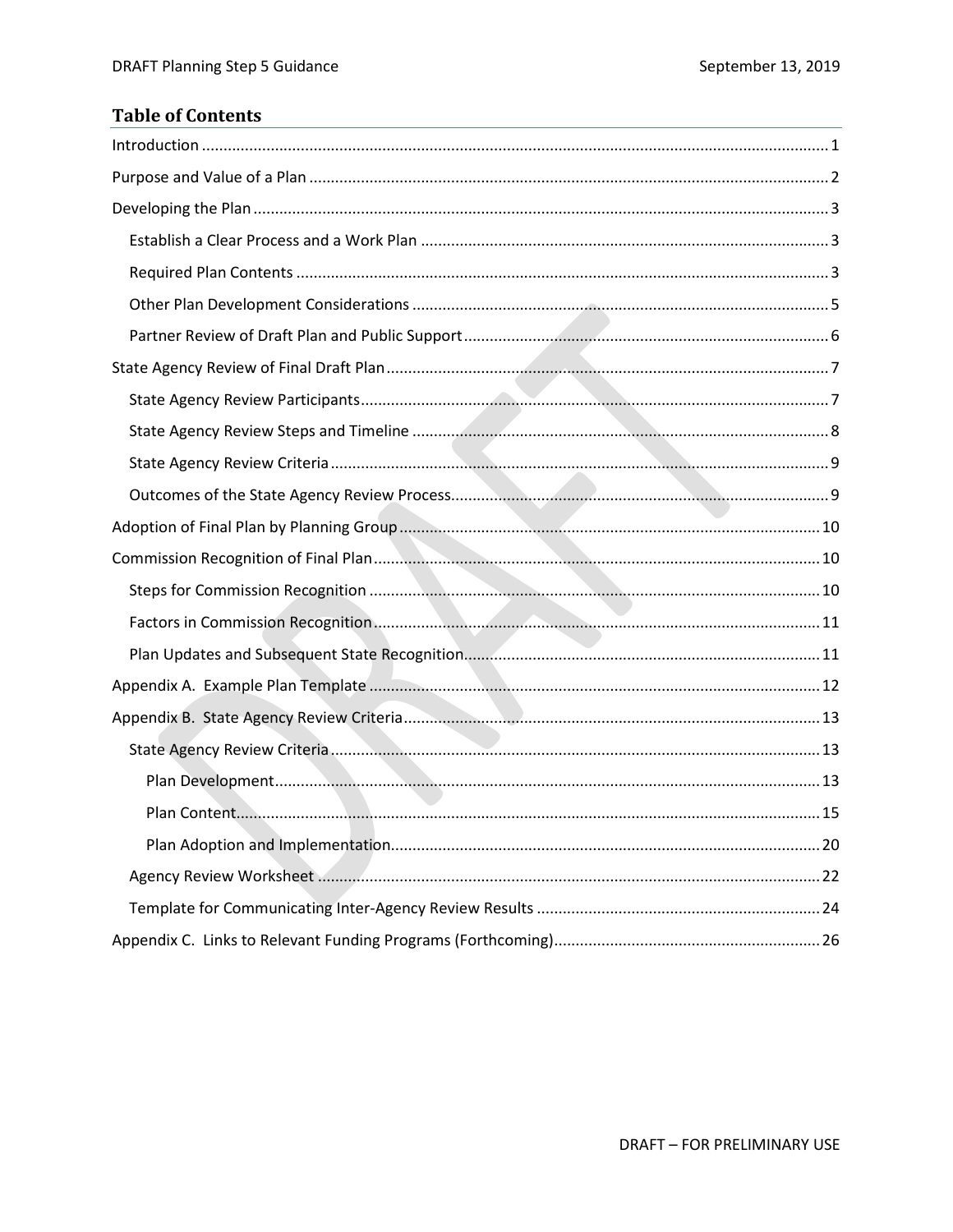Page Intentionally Left Blank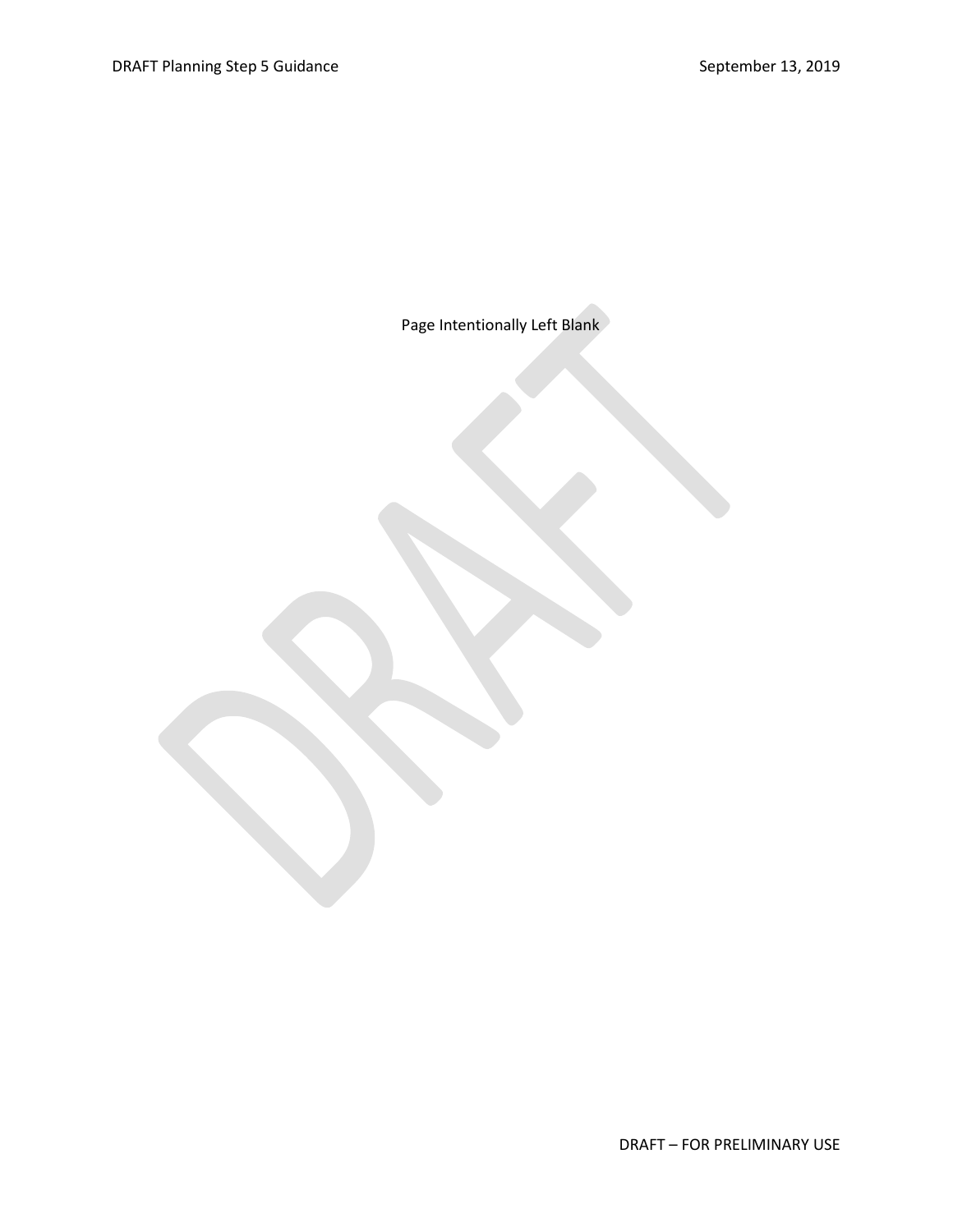### <span id="page-4-0"></span>**Introduction**

Planning Step 5, Plan Adoption and Implementation, is about bringing all the planning work accomplished during Planning Steps 1 through 4 together into a concise, *place-based integrated water resources plan* (the "Plan") that is locally-developed and adopted, state-recognized, and actionable. The Plan should tell a compelling story about the critical water issues in the planning area, the vision for the future, recommended actions, and a strategy for implementation.

This guidance is intended to assist in drafting the Plan and to explain the process for state agency review and formal recognition of the Plan by the Oregon Water Resources Commission (the "Commission"). This guidance includes the following sections:

- Purpose and Value of a Plan. This section briefly describes the purpose and value of a completed Plan.
- Developing the Plan. This section describes the need for a clear process and work plan, how the Plan can be developed using existing work products, the required Plan contents, other considerations, and the importance of gaining support for the Plan.
- State Agency Review of DRAFT Final Plan. This section describes the review team composition, review steps and timeline, criteria for Final Draft Plan review by state agency reviewers, outcomes of the state agency review, and Final Plan adoption by the planning group.
- Commission Recognition of Final Plan. This section describes the process and purpose of seeking recognition by the Commission of the locally-adopted Final Plan including the steps for Commission recognition and factors the Commission will consider.
- Appendix A. Example Plan Template. This appendix provides one example of how a planning group could organize their Plan. Groups are not required to use this template.
- Appendix B. State Agency Review Criteria. This appendix describes criteria state agencies will use to review the Final Draft Plan and includes the worksheet agency reviewers will use as well as draft templates for conveying results. The criteria are based on the 2015 Draft Place-Based Planning Guidelines and the statewide Integrated Water Resources Strategy (IWRS) Guiding Principles.
- Appendix C. Links to Relevant Funding Programs. As planning groups consider Plan implementation they may wish to see if any of these funding programs might be a good fit for their recommended actions.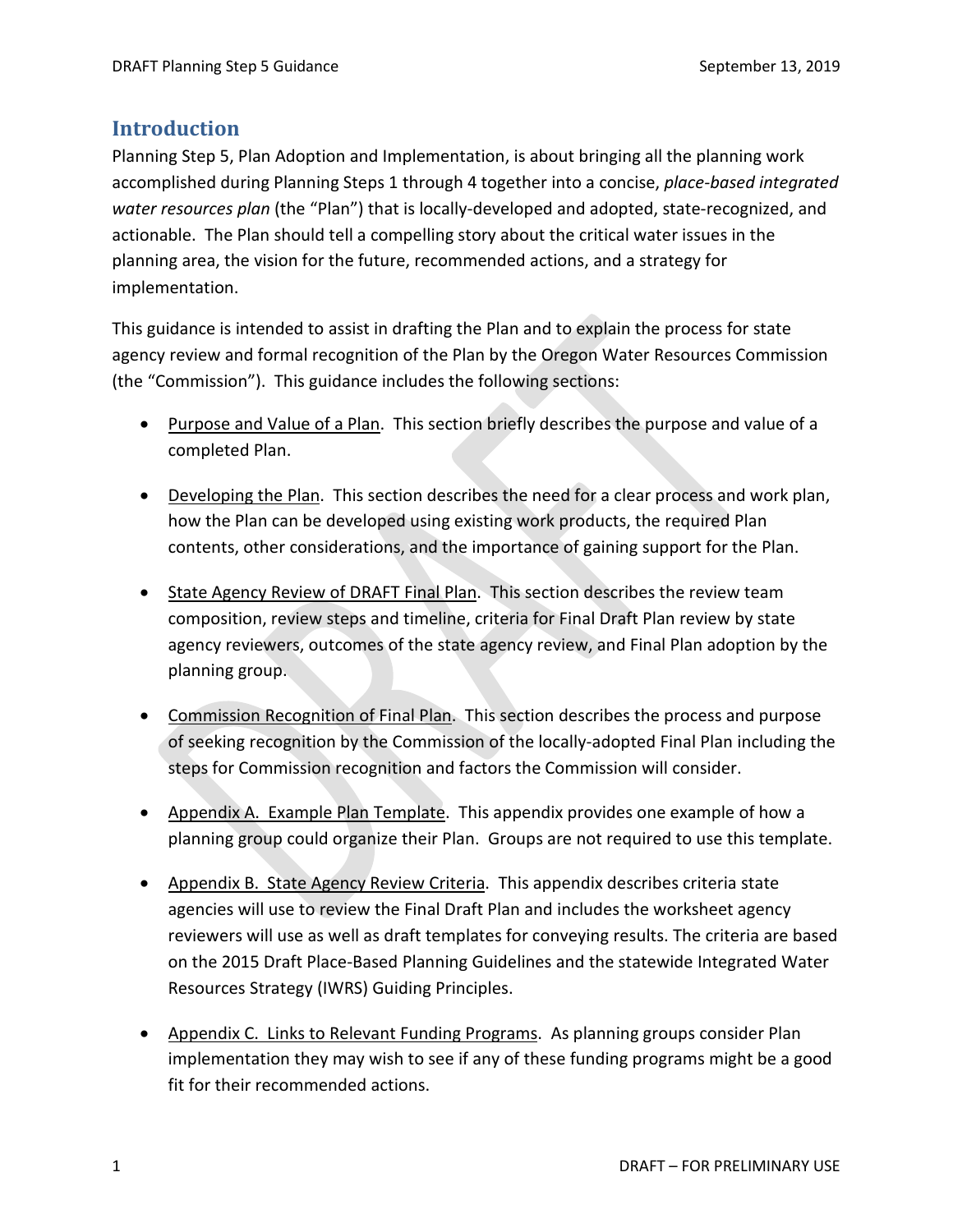### <span id="page-5-0"></span>**Purpose and Value of a Plan**

The purpose of a Plan is to communicate and engage a variety of audiences – water partners, the general public, potential funders, and decision-makers – about the community's water resources situation, critical water issues, its shared vision and goals, recommended actions, and a strategy for implementing the Plan.

The Plan can have significant value in several important ways:

- Competitive Edge for Funding Opportunities. State-recognized Plans built through a locally-led, collaborative process describe recommended actions that may be attractive investment opportunities for funding programs offered by state and federal agencies, philanthropic organizations, partners, local government, the state legislature, and others.
- Relationship Development. Developing the Plan has brought diverse water interests together, provided new opportunities for dialogue about difficult water issues, and built new levels of cooperation, trust, and respect for diverse perspectives about the different values of water. These relationships can have positive effects for many years, especially as the group transitions from planning to implementation of the Plan.
- Shared Vision for Action. Most communities in Oregon have not previously developed such a deep, common understanding of their local water resources and of the water challenges they face, and then developed actions to address those challenges. Being better informed and having a vision and Plan for a better future can lead to improved cooperation and proactive solutions to complex water challenges.
- Communication Tool. A Plan containing consensus-based solutions/strategies that are broadly supported by diverse interests is a powerful tool for communicating to decisionmakers and the public what you need to succeed. The Plan will communicate to decision-makers - local, state, and federal - the community's vision and the financial and technical resources, and cooperation, needed to achieve that vision.
- Alignment of Plan with the Statewide Integrated Water Resources Strategy. The Plan should identify which of the planning group's recommended actions are consistent with IWRS recommended actions and will help the state achieve its 50-year vision of "…maintaining healthy water resources to meet the needs of Oregonians and Oregon's environment for generations to come." The Plan will also inform updates to the statewide IWRS and highlight opportunities for achieving statewide IWRS goals at the local level. It can help ensure alignment between local, state and federal actions that affect water management.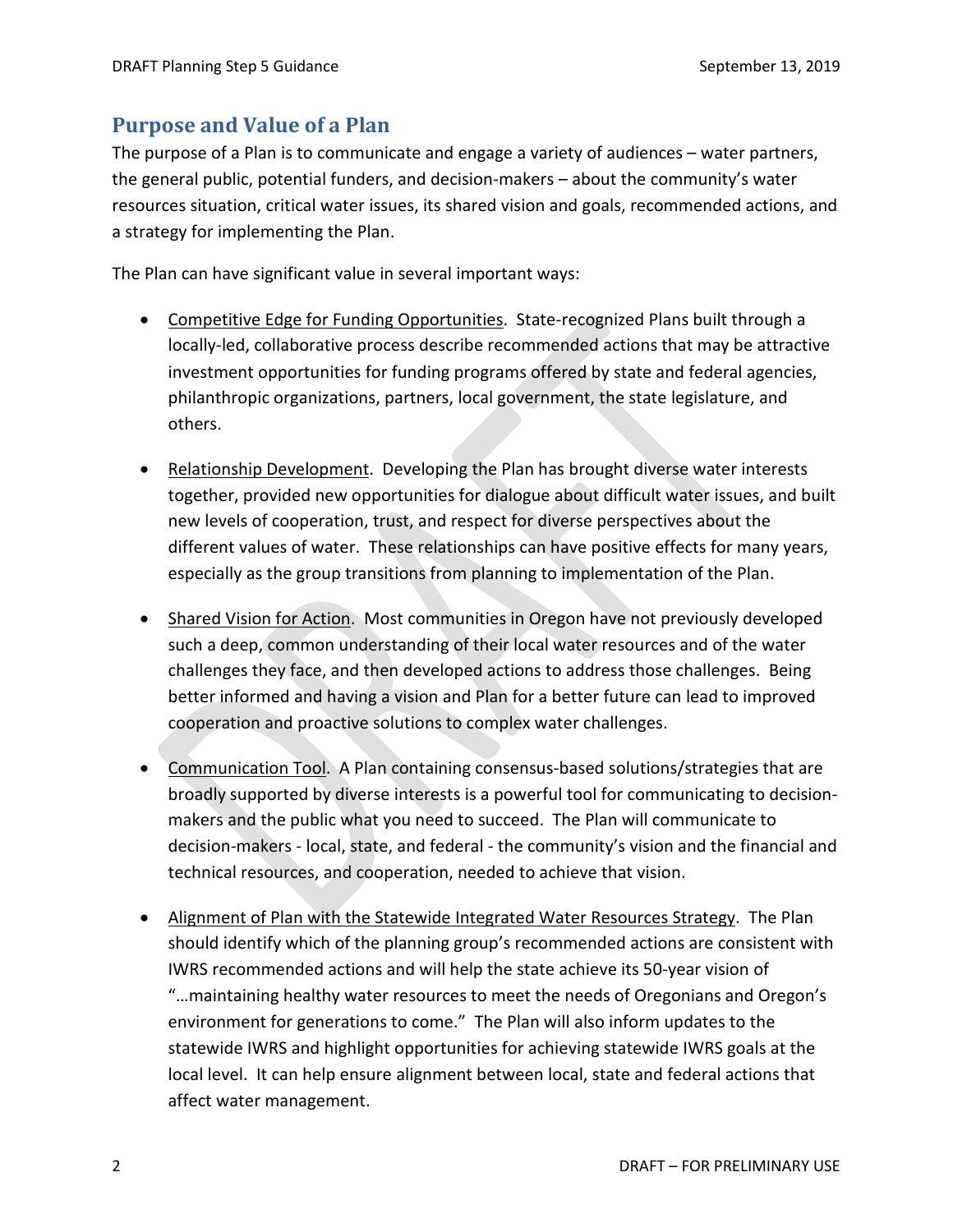### <span id="page-6-0"></span>**Developing the Plan**

Utilize existing work products to develop the Plan. Summarize the planning effort into an accessible and readable document using planning step deliverables, reports, or other materials developed during the planning process. The executive summaries or conclusion sections of the planning step deliverables - modified and supplemented with key figures, graphs, maps, and tables - can be used to develop the majority of the Plan.

#### <span id="page-6-1"></span>**Establish a Clear Process and a Work Plan**

As with previous planning steps, it is important to have a clear work plan for the progress and timing of work to complete Planning Step 5. The work plan should describe the scope and flow of work, responsibilities among participants, the timeline, work products the stakeholders will be asked to review, and key decision points.

If the planning group is interested in having state recognition of their Plan , then the group should include a state agency review in its process and work plan. That state agency review occurs when the Plan is nearly final, but still in draft form (meaning that it can be revised if necessary), a "Final Draft Plan." More information on that review and the time required is included later in this guidance.

#### <span id="page-6-2"></span>**Required Plan Contents**

This section describes the required contents for the Plan. Plans do not have to follow this exact order and may contain additional or modified sections. These topics mirror the review criteria that will be used during the interagency review process. The topics should look familiar as almost all will have been covered in Planning Steps 1 through 4. Planning groups can use these topics as the primary Plan sections as shown in the example Plan template in Appendix A. Or groups can structure their Plan differently. Regardless of Plan organization, if a planning group seeks to have a *state-recognized place-based integrated water resources plan* then it must include these contents and meet the criteria covered in Appendix B.

- Executive Summary. An executive summary is a short overview of the main points of the longer Plan. It often includes the most important points or take-aways that the author wants to communicate, including key findings, conclusions, recommendations, justifications, and next steps. An executive summary can be a useful communication tool for those readers who are either not likely to read the entire Plan or to pique their interest in reading further.
- Planning Purpose. This should include a description of why the group undertook placebased water planning, the original issues the planning was initiated to address, and early organizers of the effort. The letter of interest, governance agreement and outreach materials may be good sources of this background information.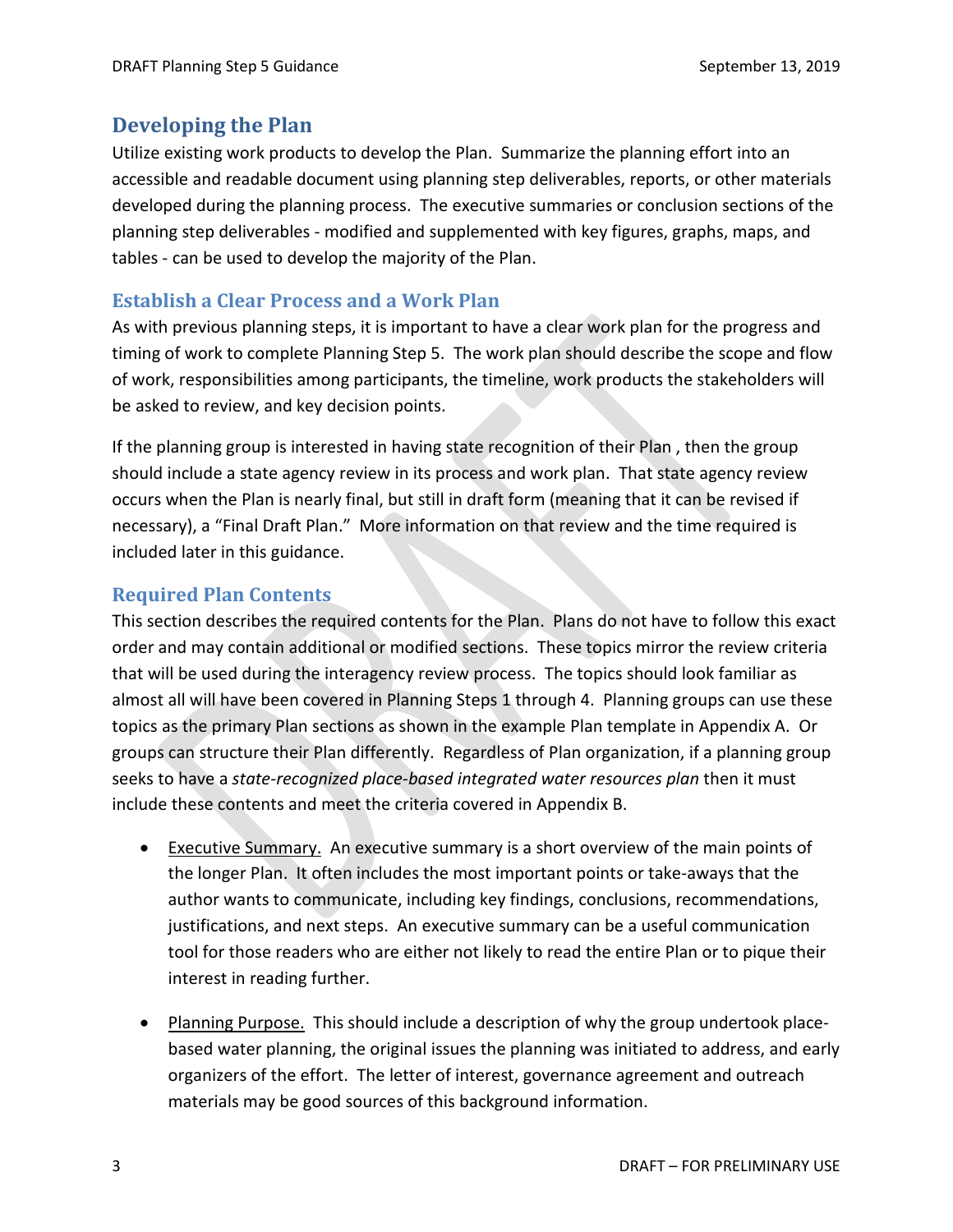- Scope of the Plan. This should include a description of the planning area and the scope of the planning effort. The section should describe significant water features, water users or interests, key drivers and significant features, and a map of the planning area showing major streams, roads, cities, political boundaries, watershed boundaries, and any other geographic features you want to highlight. This should also include the planning timeframe that was used. It can also include a description of elements of water planning that were determined to be outside the scope of the planning effort.
- Plan Development Process, Outreach, and Participants. This content area may include information from the governance agreement, organizational structure, decision-making process, the planning group's vision or mission, the governance agreement signatories and other participants in the planning process. Additionally, this portion of the Plan might describe outreach efforts taken to achieve a *balanced representation of interests* and the results of that outreach. It could include a description of how the group worked to ensure an *open and transparent public process that fosters meaningful public participation*. Information on this topic may be found in materials developed during Planning Step 1 and/or in a Communication and Outreach Plan. This section could also include a description of the process that was used for Final Plan adoption.
- Understanding Water Resources Quantity, Quality, and Ecological Issues. This topic was the focus of Planning Step 2. Summarize the key information from Planning Step 2, which may include a summary of the status of water quantity, water quality, and ecological issues and the results and conclusions from the analysis completed. This should be a high level summary of the findings. Additional technical information can be included as an appendix or a reference to a stand alone document such as the Planning Step 2 materials.
- Current and Future Water Needs and Vulnerabilities. This topic covers the planning work and the results from Planning Step 3. Summarize key information about the instream and out-of-stream water needs/demands and vulnerabilities associated with a changing climate. Methods used to develop current and future needs can be included as an appendix or a reference to a stand alone document such as the Planning Step 3 materials.
- Data Gaps Identified. Data gaps should be identified and the planning group may also consider including a description of how data gaps impacted various aspects of the planning. Data gaps may be considered as a type of critical water issue. Data gaps may need proposed solutions or recommended actions to address them. However, in some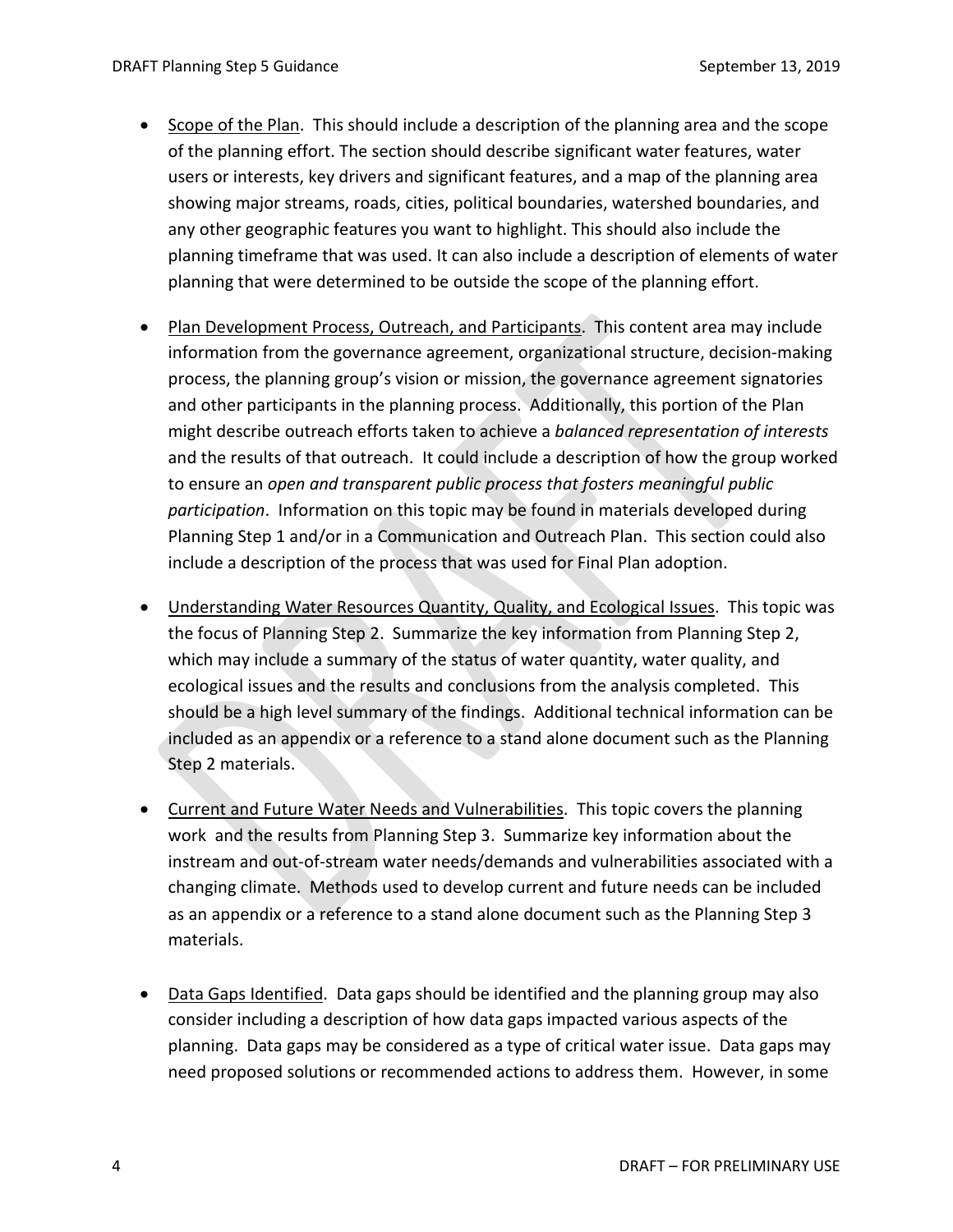cases identifying the data gaps, even without a proposed solution, will be important to inform others, such as state agencies, of the need.

- Critical Water Issues. By the end of Planning Step 3 or early in Step 4, the planning group identified a set of critical water issues. These critical water issues should be described as well as the information and method used to identify them as critical water issues. The Plan should be as specific about the scope and scale of the critical water issues as the supporting information will allow. It may also be beneficial to include goals and metrics that the group can use to determine when they have been successful at addressing a critical water issue.
- Solutions or Recommended Actions. The "solutions" (or "strategies") should be described and related specifically to how they will solve a critical water issue or fill a data gap. The Planning Step 4 guidance provided this definition of **solutions:** *"the strategies, practices, programs, projects, studies, management actions, and other efforts taken to address a critical water issue*." In the 2017 Statewide IWRS, solutions proposed for implementation are termed "recommended actions." It would be beneficial to also describe the decision support system or process used to evaluate, select, or prioritize recommended actions.
- Plan Implementation Strategy. This section should describe the strategy for implementing the Plan. To the extent possible, the implementation strategy should describe which recommended actions will have initial focus, what feasibility studies or funding is needed to implement various aspects of the Plan, and the timeline for Plan implementation. It should also address who will lead various aspects of Plan implementation and what resources are needed to keep the planning group coordinated during implementation. One approach could be an implementation team coordinated by a project manager, and semi-annual stakeholder meetings where interested parties are updated on progress, help draft funding proposals, visit project sites, or review other work products. Keeping the planning group or core team working together, to some extent, and supporting each other over a sustained timeframe will be critical to the success of Plan implementation.

### <span id="page-8-0"></span>**Other Plan Development Considerations**

In addition to the required contents above, there are other topics or issues the planning group might consider during Plan development:

• Document Length. There is no prescribed length for a Plan, however a Plan should not be a voluminous collection of documents previously developed during the planning process. *The Plan should be a summary of the key conclusions, findings, and*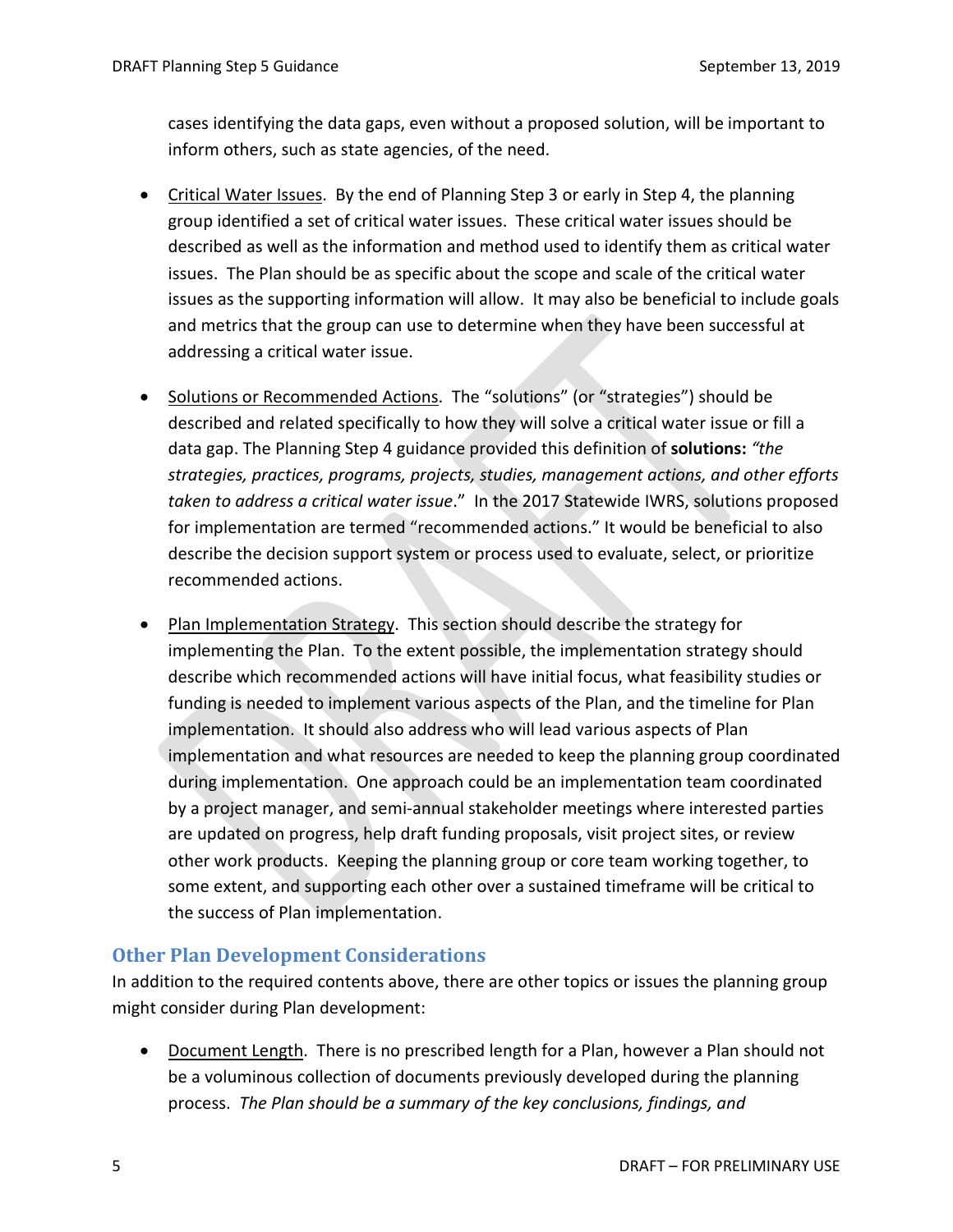*recommendations from the planning process*. The planning group will need to balance the need to include enough information to make a compelling case for Plan implementation, but not too much information that will lose the reader. If additional supporting information is needed, consider including it as an appendix or referring the reader to another document.

- Audience. A Plan often has many audiences such as water partners, the general public, potential funders, and decision-makers. The planning group might consider who its primary audiences are and structure the Plan organization and content to speak to those audiences. For instance, if a group intends to pursue funding from the Oregon Watershed Enhancement Board (OWEB), it could be worthwhile to include plan components that would make the group eligible for OWEB funds.
- Visuals. Visuals such as maps, figures, graphs, diagrams, and pictures can be powerful ways to communicate information and increase the visual appeal and readability of your Plan.
- Supporting materials. As mentioned previously, these Plans can have a lot of value. But that does not mean they are always the best tool for communicating key information from the Plan or planning process. Other materials such as brochures, videos, onepagers, or story maps may be more effective at communicating some aspects of the Plan to different audiences. These are not required, but the planning group might consider how supporting materials would add value. These materials could be developed as part of the early stages of Plan implementation.
- Setting Plan up for success. The time, energy, and thought invested in the planning process along with all the items listed above will help set the Plan up for success. Other ways the planning group can set the Plan up for success include: 1) telling a clear and compelling story that can be understood by both the planning group and others who have not been involved in the planning process, 2) clearly identifying immediate next steps to facilitate the transition to plan implementation, and 3) being thoughtful about wrestling with tough or complex issues versus deferring them to a later date (it may be tempting to quickly write up a plan, but it may be worth spending extra time to work through potential barriers to successful implementation).

### <span id="page-9-0"></span>**Partner Review of Draft Plan and Public Support**

Though planning groups will take different approaches to involving partners or participants in drafting the Plan, it is important that participants have a meaningful way to contribute so they are well-informed and invested in the Plan's contents and can support the Plan. Some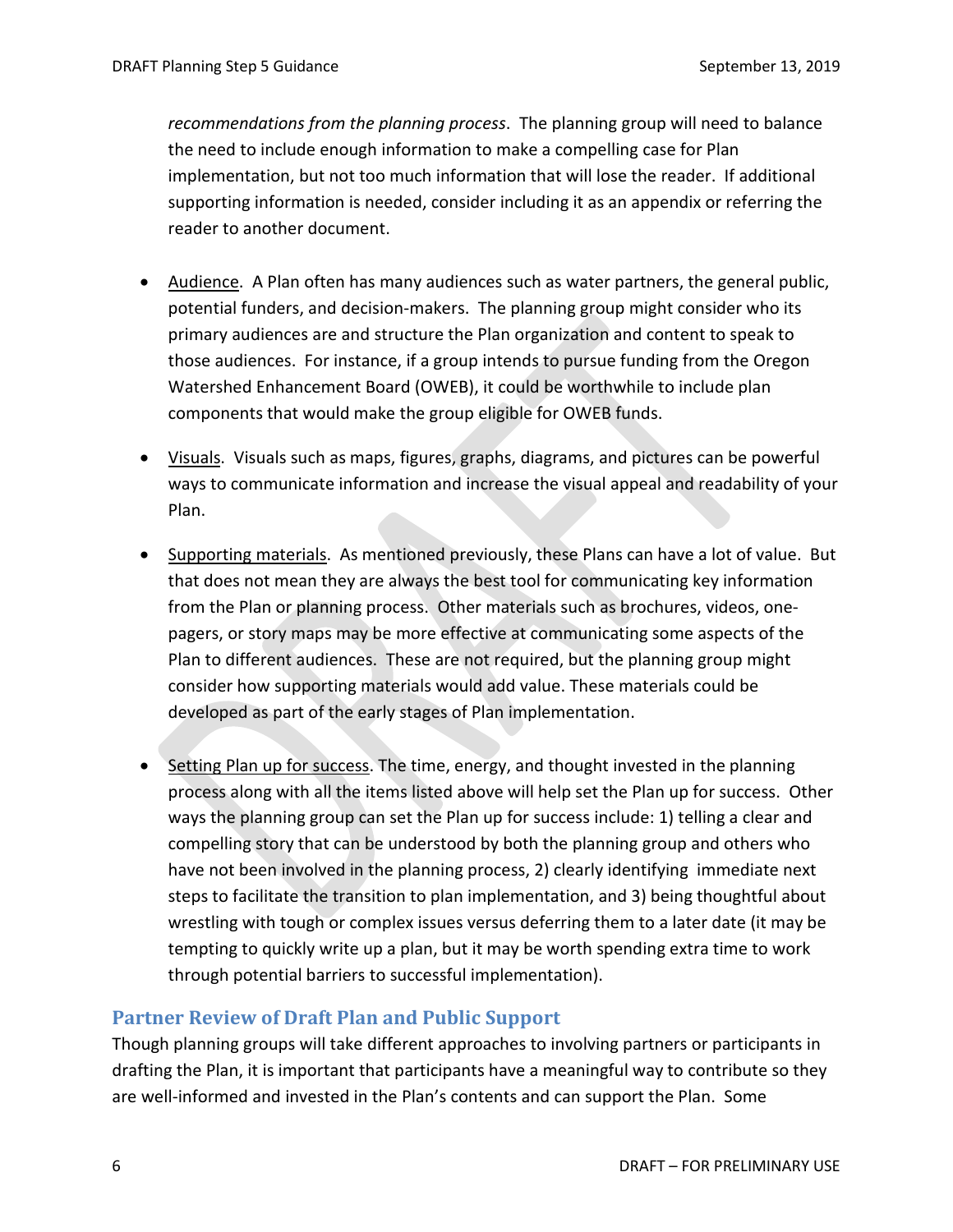participants may need time to review the Draft Plan several times through or have other people within their organizations review the Draft Plan. Some audiences will benefit from a presentation of the Draft Plan including time for discussion and/or review of the entire Draft Plan. Allow adequate time for review, but also have clear deadlines so the group can meet it's agreed-upon deadlines. Once the feedback is returned, the planning group can decide what changes are needed to address any concerns and improve the Draft Plan to gain broad support.

It is recommended that the group do a self-assessment using the criteria in Appendix B in the final stages of plan development. The group can use the self-assessment to determine if any modifications are needed before the Final Draft Plan is submitted for the state agency review.

Once the planning participants have reached consensus on the Final Draft Plan as defined by the governance agreement, a broader community outreach effort should be undertaken to inform the public at large, obtain their feedback, and gain their support. This should not be the first time the broader community hears about the planning effort. The group may consider doing a public review process concurrently with the state agency review.

### <span id="page-10-0"></span>**State Agency Review of Final Draft Plan**

The 2015 Draft Guidelines state that the Oregon Water Resources Department (OWRD) will conduct a state agency review of each Plan during the final stages of Plan development with the state IWRS Project Team Agencies: Oregon Department of Fish and Wildlife (ODFW), Oregon Department of Agriculture (ODA) and Oregon Department of Environmental Quality (DEQ). The state agency review team will include a combination of policy staff, who are generally based in agency headquarters, and regional field staff who may be more familiar with the planning group submitting the Final Draft Plan.

The primary purpose of the state agency review is to make a recommendation to the Commission as to whether a Plan was developed in a manner consistent with the 2015 Draft Guidelines and statewide IWRS principles and should be recognized by the Commission.

### <span id="page-10-1"></span>**State Agency Review Participants**

Different agencies will bring different areas of expertise to the review. Table 1 highlights the expertise and focus of the IWRS Project Team Agencies. In some cases, it may be helpful to consult other agencies with other areas of expertise. Table 2 provides a list of other potential reviewers that OWRD may consult or invite to participate in the review process as needed. If a planning group wants OWRD to invite any particular agency beyond the IWRS Project Team, then they should let their designated Planning Coordinator know so he/she can reach out to the other state agency and invite them to participate.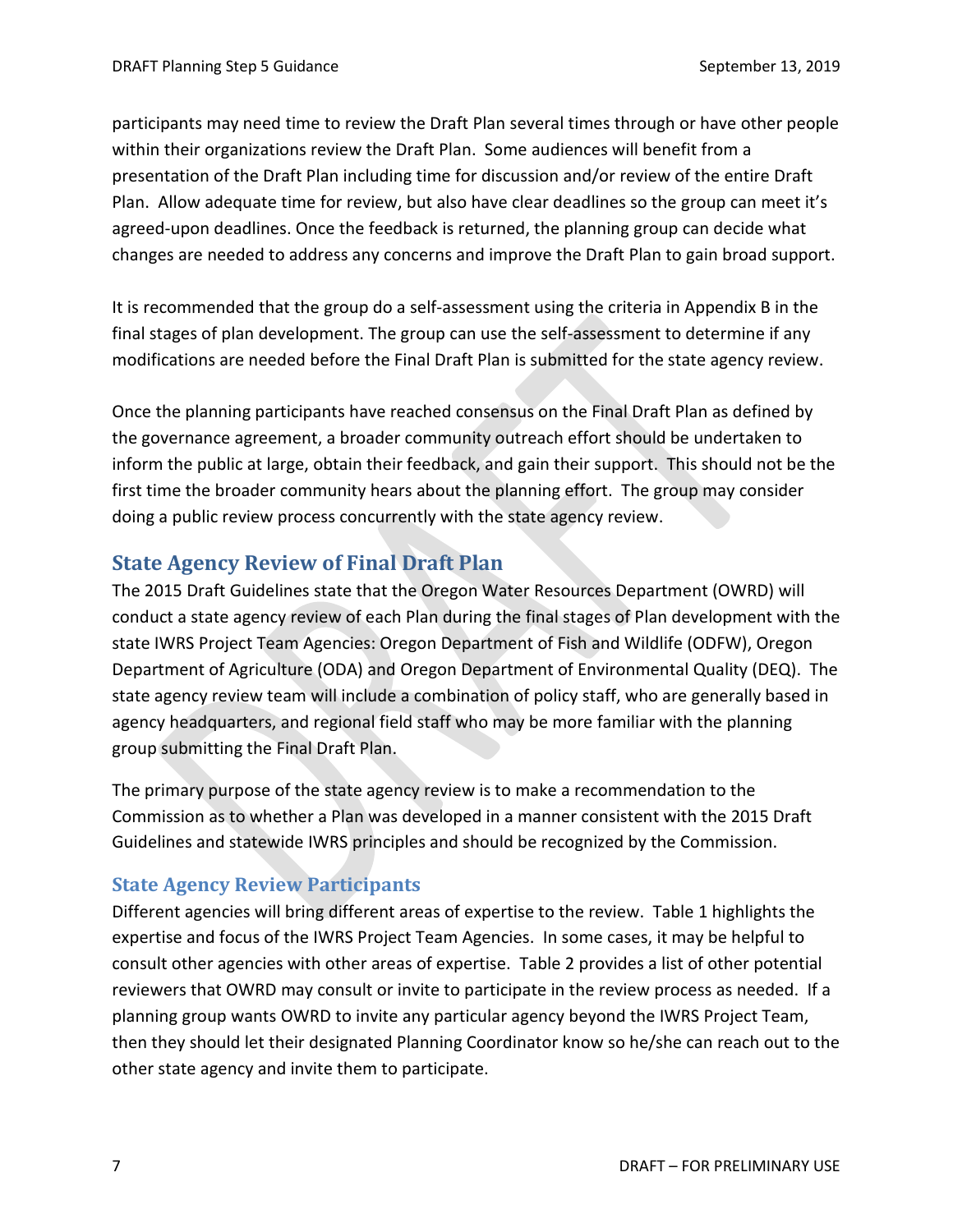| Agency                                     | Area of Water Expertise and Review Focus                  |
|--------------------------------------------|-----------------------------------------------------------|
| Oregon Water Resources Department          | Water quantity/supply, water availability, water          |
|                                            | rights, water use                                         |
| Oregon Department of Environmental Quality | Water quality                                             |
| Oregon Department of Fish and Wildlife     | Ecology, instream water use and demands, water<br>quality |
| Oregon Department of Agriculture           | Agricultural water use and demands                        |

**Table 1. IWRS partner agencies that will participate in the state agency review** 

|  |  |  |  |  |  | Table 2. Additional reviewers that may be consulted in the state agency review |
|--|--|--|--|--|--|--------------------------------------------------------------------------------|
|--|--|--|--|--|--|--------------------------------------------------------------------------------|

| <b>Agency</b>                            | <b>Area of Expertise and Review Focus</b>     |  |
|------------------------------------------|-----------------------------------------------|--|
| Oregon Health Authority                  | Public health and public water supply systems |  |
| Oregon Climate Change Research Institute | Climate change, vulnerabilities               |  |
| <b>Regional Solutions</b>                | Regional priorities, economic development     |  |
| Oregon Watershed Enhancement Board       | Watershed restoration                         |  |
| Oregon Department of Energy              | Water and energy nexus                        |  |
| Department of Land Conservation and      | Land use planning                             |  |
| Development                              |                                               |  |
| Department of State Lands                | Wetlands                                      |  |
| Oregon State Marine Board                | <b>Boater recreation</b>                      |  |
| Infrastructure Finance Authority         | Infrastructure funding                        |  |

### <span id="page-11-0"></span>**State Agency Review Steps and Timeline**

OWRD will coordinate the state agency review process which may require approximately 90 days from submission of a Final Draft Plan to OWRD to the results being communicated and discussed with the Convener(s) as shown in Table 3 below. OWRD will keep the conveners apprised of progress during the review process. If the planning group incorporates changes based on results of the state agency review, it may take OWRD another 30 days to review and verify the changes in consulation with the reviewers. The exact timeline of the state agency review will depend on staff workload and capacity at the time of the request, and the length of the Plan.

If desired, the planning group may want to deliver a presentation to the interagency review team about their planning process and plan. A presentation to the agencies should be considered and in the group's review process and schedule and should be communicated to agencies as early as possible. Requesting a presentation may increase the length of time required for the review, with an in-person meeting in the basin requiring more time to schedule than a conference call/webinar. State agencies will do their best to participate in such a presentation, but may not be able to attend depending on timing and resource availability.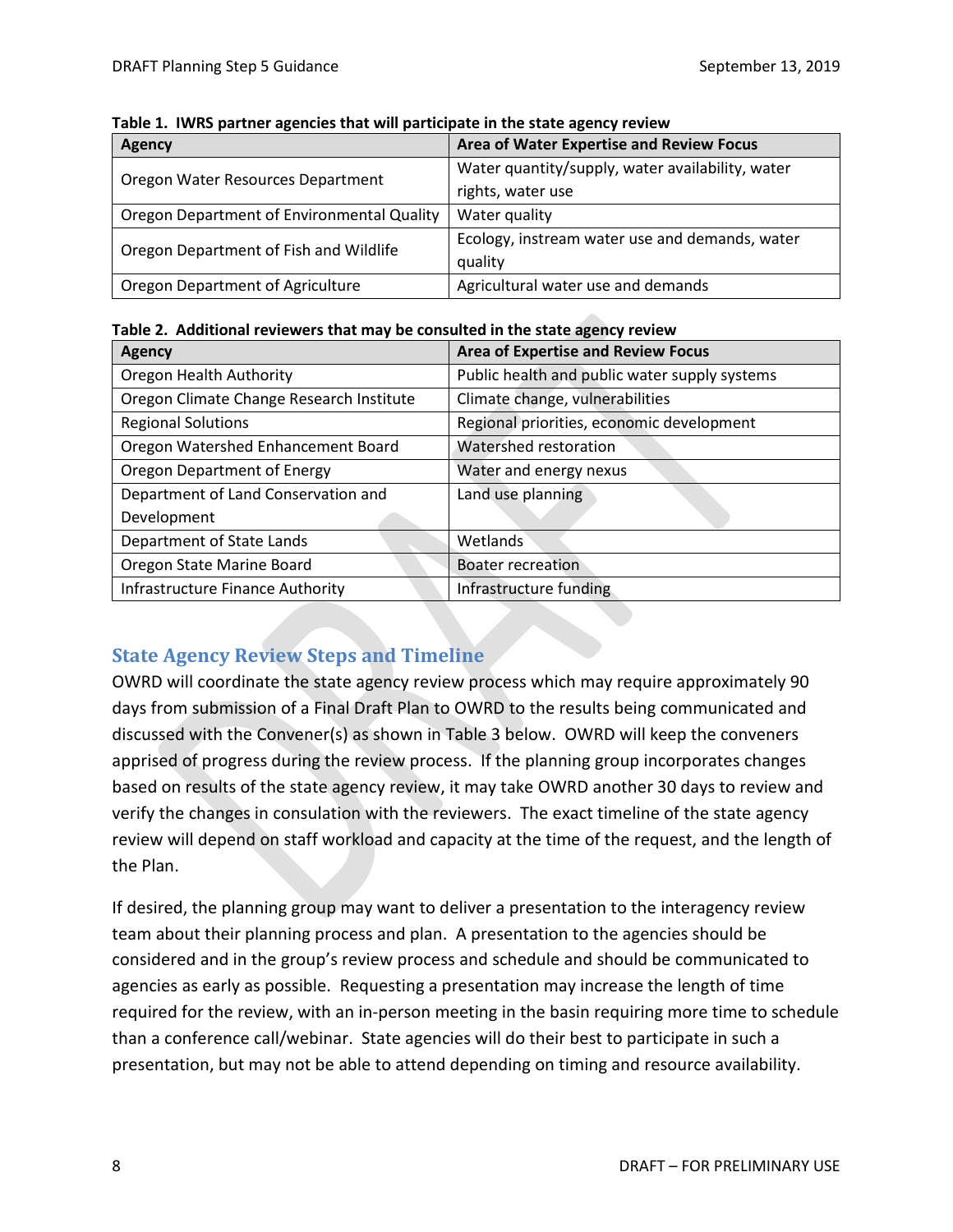| Table 3. State Agency Review Steps and Timeline |  |  |  |  |
|-------------------------------------------------|--|--|--|--|
|-------------------------------------------------|--|--|--|--|

| <b>Estimated</b> |
|------------------|
| <b>Timeline</b>  |
| Day 1            |
| Day 60           |
| Day 70           |
| Day 80           |
| Day 90           |
| TBD              |
|                  |

\*Provide advanced notice if possible to assist in scheduling.

### <span id="page-12-0"></span>**State Agency Review Criteria**

The criteria developed to assist the state agency review team are included in Appendix B. The state agency review team will review the Plan using the criteria to answer questions divided into three major categories: plan development, plan content, and plan implementation. The questions and criteria were developed primarily to assess whether the Plan includes the required Plan contents and demonstrates it was developed in a manner consistent with the 2015 Draft Guidelines and statewide IWRS principles. These criteria will also help the reviewers check if the Final Draft Plan includes the information needed to have the value described above.

Although there are aspects of the state agency review that require an assessment of the technical work quality, the state agency review will not include a comprehensive review of all technical work performed during the planning process. Planning groups are responsible for assuring the quality and accuracy of technical work conducted during each planning step.

### <span id="page-12-1"></span>**Outcomes of the State Agency Review Process**

OWRD will manage the state agency review process and communicate the review results in writing to the convener(s) describing what, if any, changes or improvements the planning group must make to their Final Draft Plan before the state agency team can provide an affirmative recommendation to the Commission. OWRD will be judicious in requesting changes and will only request changes that are essential to ensuring the Final Plan is consistent with the 2015 Draft Guidelines and IWRS Principles. Consolidated review team feedback will be provided in two categories: 1) required changes needed for an affirmative review team recommendation to the Commission, and 2) suggested changes that may help improve the Plan.

The state agency review can add value to the Plan, especially if any actions will necessitate working with state agencies during implementation. State agency reviewers will be reviewing the Plan consistent with the criteria in Appendix B, but will also be looking for opportunities to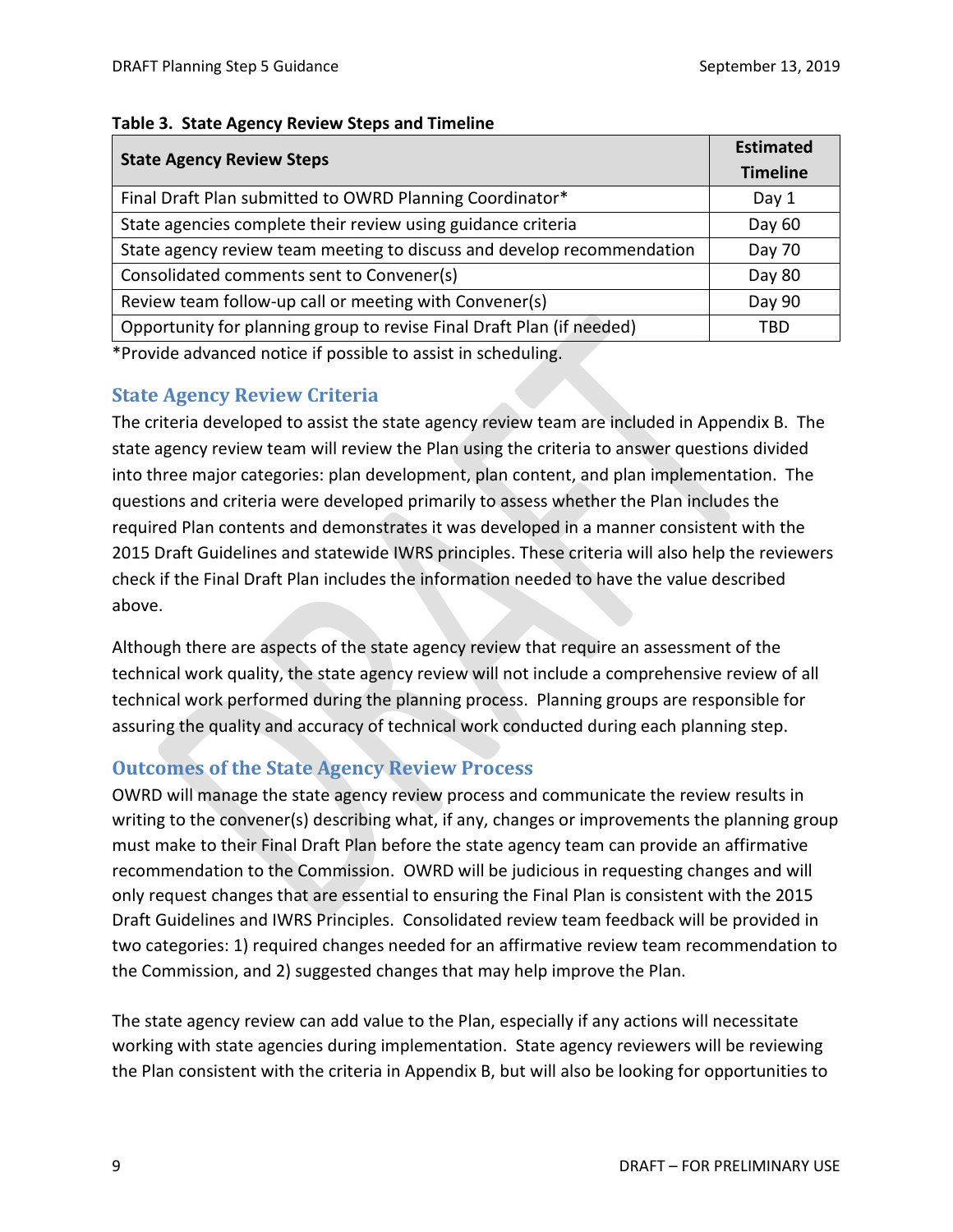strengthen the Plan by proactively identifying potential barriers and challenges and ways they may be able to support implementation.

Agencies may provide other comments for consideration of the planning group as they finalize the Plan and transition to implementation. Agencies may consider writing a letter of support for the Plan, which could form part of the package of information presented to the Commission. Each agency is welcome to determine the intent and content of their support letter. Content can range from general support for the Plan to identification of specific support that the agency may be able to offer. Agencies may consider highlighting any funding or other opportunities they offer that possibly could support Plan implementation.

State agency review and Commission recognition does not:

- Legally bind the State to perform any activity;
- Obligate the State to provide financial assistance for any activity;
- Obligate the State to rely on or utilize any analysis performed in the planning process;
- Indicate all the Plan contents are technically accurate as technical accuracy is the responsibility of the planning groups; and
- Indicate that a proposed action has been approved or is being directly promoted by OWRD or other agencies.

### <span id="page-13-0"></span>**Adoption of Final Plan by Planning Group**

The planning group should formally adopt its Final Plan after the state agency review is complete, and the planning group has made any revisions required or recommended by the state agencies. The group should follow the decision-making process outlined in their governance agreement to formally adopt the Final Plan. Following adoption of the Final Plan, the Convener can make arrangements with the OWRD Planning Coordinator to present the Final Plan to the Commission for state-recognition at a regularly-scheduled Commission meeting.

### <span id="page-13-1"></span>**Commission Recognition of Final Plan**

This section describes the process of seeking state recognition and the role of the Commission in recognizing the Final Plan. It is not required that a Plan be recognized by the Commission and each planning group can decide whether it desires such state recognition. Commission meetings are held four times a year and it generally takes two months advanced notice to be placed on the agenda.

### <span id="page-13-2"></span>**Steps for Commission Recognition**

If a planning group would like the Commission to formally recognize the Final Plan, the process will follow these steps: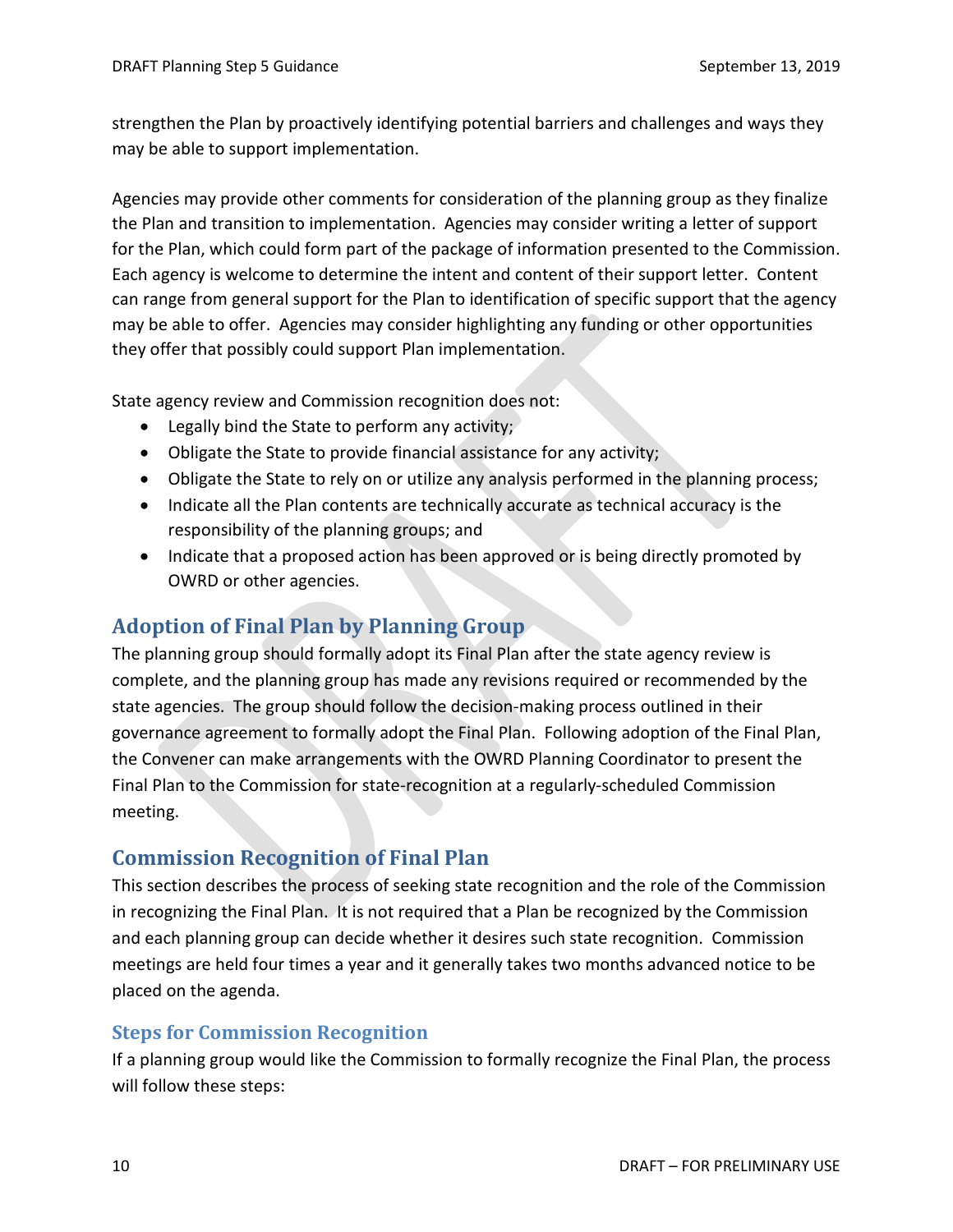- 1. State agency review results in a recommendation that the Final Draft Plan be recognized;
- 2. Planning Group adopts a Final Plan;
- 3. Convener(s) work with Planning Coordinators to request time on a regular Commission agenda;
- 4. Public notification of the Final Plan on the Commission agenda;
- 5. Posting of Final Plan, staff report and PowerPoint on OWRD's website;
- 6. Convener(s) present Final Plan to the Commission;
- 7. Public comments to the Commission at the meeting; and
- 8. Commission discussion, motion and decision.

### <span id="page-14-0"></span>**Factors in Commission Recognition**

The Commission will make a decision after considering the following factors:

- The Convener(s) presentation of the Final Plan;
- The state agency review team recommendation;
- The Commissioners' review of the Final Plan;
- Letters of support from partners, state agencies and others<sup>1</sup>; and
- Public comments received prior to or during the Commission meeting.

State-recognized Plans will be memorialized by the Commission in a formal resolution signed by the Commissioners. The resolution will recognize that the Plan was developed following the 2015 Draft Guidelines and statewide IWRS principles and will recognize the value of the Plan and its implementation in helping to meet Oregon's instream and out-of-stream water needs.

### <span id="page-14-1"></span>**Plan Updates and Subsequent State Recognition**

It is up to the planning group to decide if, when, and/or how frequently it would like to revisit and/or revise their Plan. This could include a specific process or criteria for determining when the plan needs to be revised or updated. The planning groups may choose to periodically update the Commission on progress and accomplishments, needs, and Plan revisions as they implement their Plans. The planning group may consider seeking state recognition again when the Plan is substantially changed.

<span id="page-14-2"></span> $1$  Letters of support are great ways for planning partners and other to express support for a plan to the Commission. However, they are not required to receive state recognition.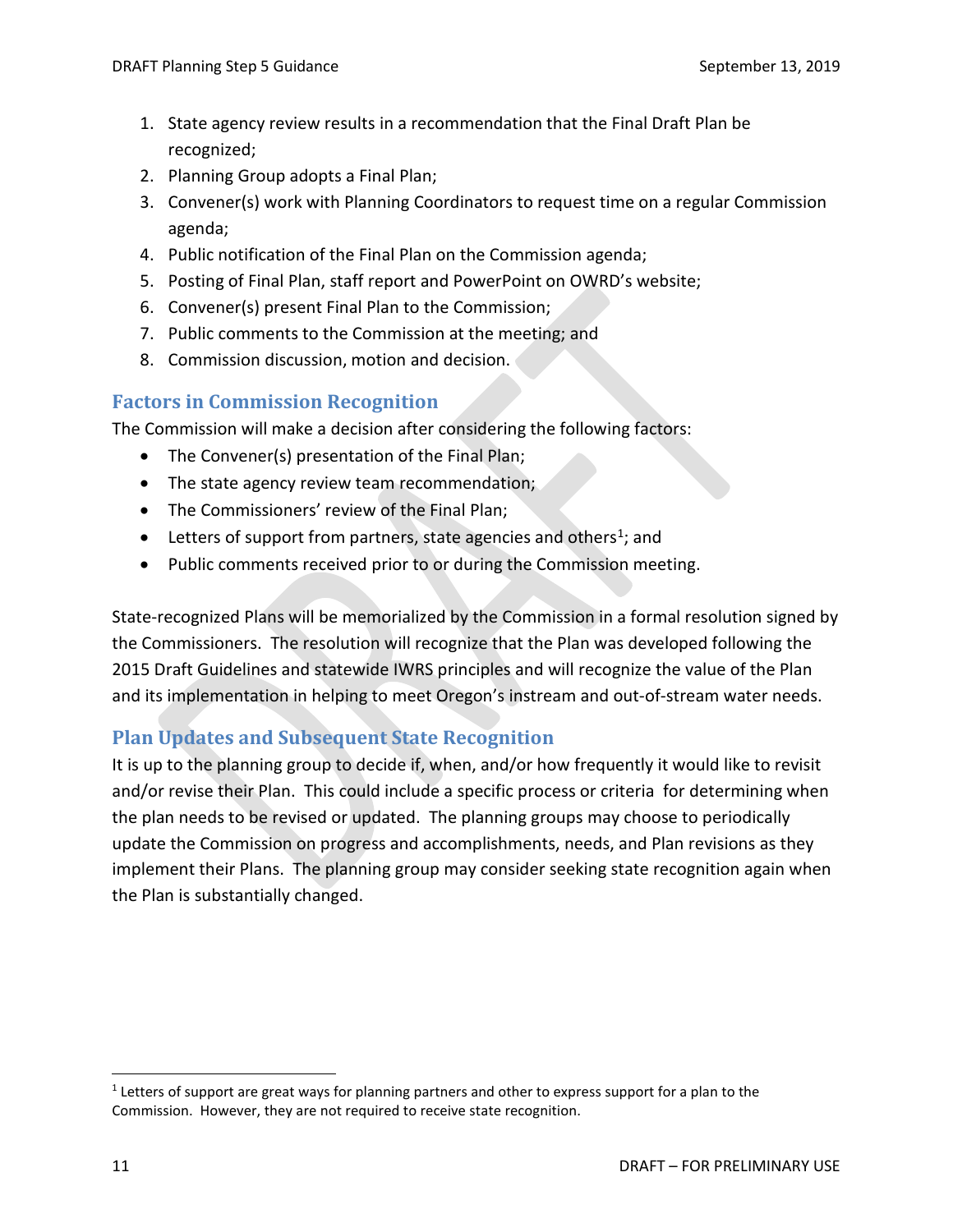### <span id="page-15-0"></span>**Appendix A. Example Plan Template**

#### **Executive Summary**

#### **Introduction**

Planning Purpose Geographic Scope Plan Organization

#### **Chapter 1: The Planning Process (Planning Step 1)**

Planning Participants Governance and Organizational Structure Public Outreach Collaborative, Open and Transparent Public Process

#### **Chapter 2: Water Resources (Planning Step 2)**

Water Resource Supply Water Quality Ecological Issues Data Gaps

#### **Chapter 3: Current Uses and Future Water Demands (Planning Step 3)**

Instream Demands Out of Stream Demands Data Gaps Natural Hazards and Climate Change

## **Chapter 4: Critical Water Issues and Recommended Actions (Planning Step 4)**

Critical Water Issues (including data gaps)

Solutions Considered

Recommended Actions

#### **Chapter 5: Plan Implementation Strategy (Planning Step 5)**

Priority Actions

Timeline

Resource Needs

Implementation Team

Keeping the Public Engaged

#### **Appendices: References, Acronyms, Acknowledgements, Signatory Page**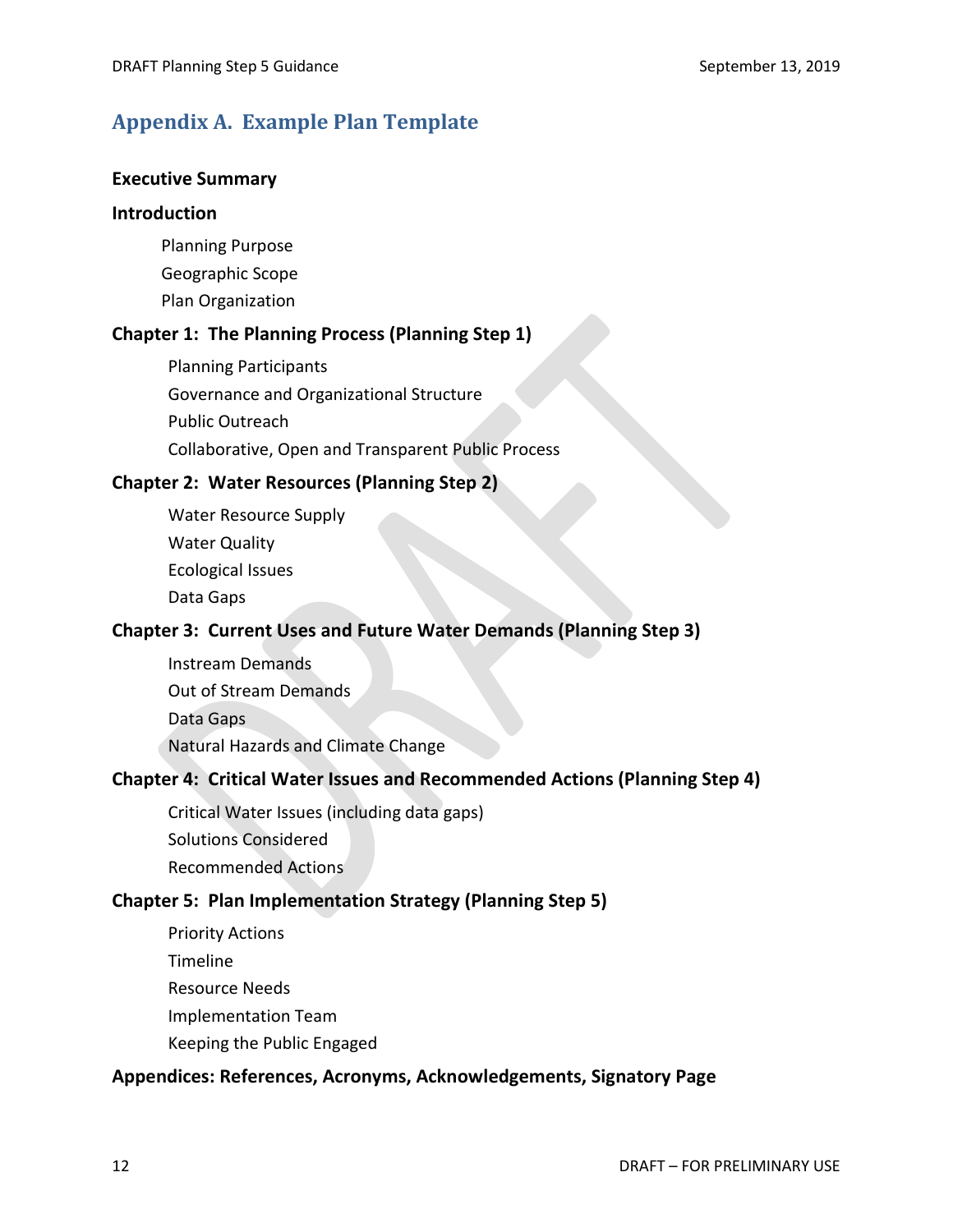### <span id="page-16-0"></span>**Appendix B. State Agency Review Criteria**

### <span id="page-16-1"></span>**State Agency Review Criteria**

The state agency review criteria are organized into three categories: plan development, plan content, and plan implementation. Each criterion includes one or more questions for the reviewers to address as well as examples of what indicators demonstrate that a Plan has met the criteria.

#### <span id="page-16-2"></span>**Plan Development**

One of the key differences between place-based water planning and other forms of planning is the process by which a plan is developed. A place-based integrated water resources plan ("Plan") is developed through a five-step process that is locally-led and collaborative, voluntary and not regulatory, done in partnership with the state, and conducted through an open and transparent process (among additional planning principles). As such, the first component of the state agency review is to reflect on whether the plan was developed using a process consistent with the Guidelines and IWRS Guiding Principles. A Plan should describe how it was developed. That description should provide insights into whether the plan development criteria are satisfied. The review of Plan development is optional for all agency reviewers with the exception of OWRD. Input from other agencies is welcome, but not required.

#### *Balanced Representation of Interests*

*Review Question: Did a balanced representation of interests participate in the development of the plan?* 

The first step of place-based water planning is to develop a collaborative and inclusive process that includes a balanced representation of interests to the best extent possible. This includes instream and out-of-stream interests from various levels of government, tribes, stakeholders, and private and non-profit sectors. Indication of a balanced representation of interests includes:

- Documentation of outreach to and active participation of representatives of all levels of government, private and non-profit sectors, tribes, stakeholders, and the public
- Process for engaging all interests in a fair and balanced manner
- Active participation from instream and out-of-stream interests
- Balanced attention given to instream and out-of-stream needs
- In the event some water sectors did not actively participate, then a description of efforts made to engage that sector should be provided

Indication that a planning process did not include a balanced representation of interests includes:

- Planning group membership is dominated by one sector or interest
- Either instream or out-of-stream needs were not identified by the plan or were significantly out of balance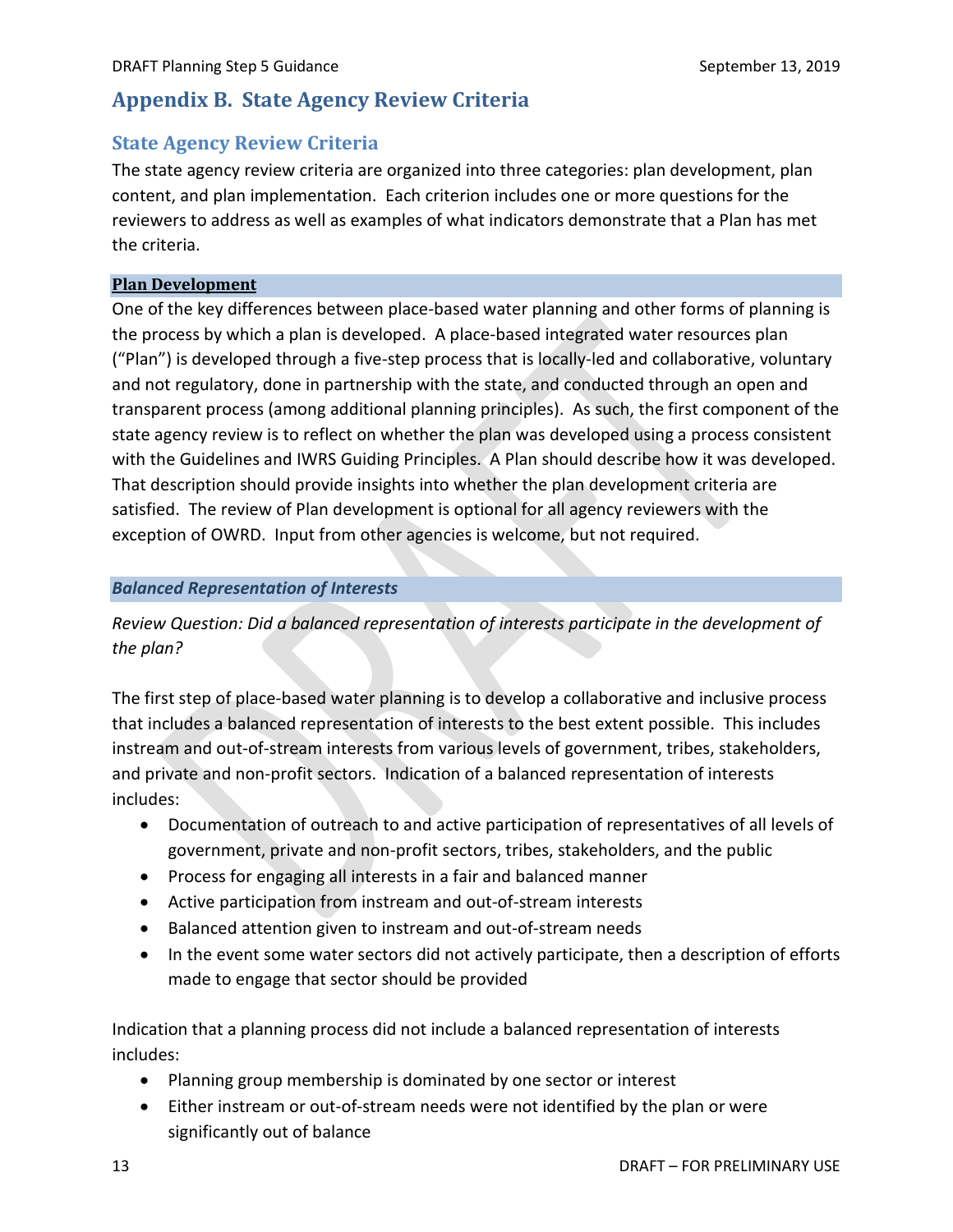• Recommended actions or solutions are focused on only one sector

#### *Collaborative and Integrated Process*

*Review Question: Was a collaborative and integrative process used to develop the plan?* 

A Plan must be developed through a structure and process that fosters collaboration, bringing together various interests to work toward the common purpose of meeting the instream and out-of-stream water needs of the community, cultures, economy, and environment. Indication of a collaborative and integrated process includes:

- A structured decision-making process for reaching consensus
- A description of any conflict resolution efforts or processes used during plan development (i.e., how did the planning group work through conflicts or disagreements?)

Indication that the Plan was not developed through a collaborative or integrated process includes:

- Products or documentation developed by different sectors or interests that were not integrated together to form a shared understanding
- Decisions to adopt the plan or interim work products were not done in accordance with the planning groups' adopted governance agreement

#### *Public Process*

*Review Question: Was the plan developed using an open and transparent public process that provided opportunities for meaningful public involvement?*

Throughout the planning process, the planning groups should have provided the public with opportunities for meaningful engagement, where the public could affect the outcomes of the planning process. Reviewers should note if a public process was evident and documented within the submitted Plan. Indication of an open and transparent process includes:

- The make-up of the planning group participants was the public invited to participate in meetings, planning discussions, and/or plan development?
- Public notices of meetings that demonstrate considerable effort to engage the public
- Opportunity for public comment or input into any reports produced by the planning process as well as opportunity for comment and input into the plan itself
- Were meetings accessible in both scheduled times and location

Indication that the Plan was not developed through a public process includes:

- Plan development occurred behind closed doors
- The public was not invited or was excluded from participation
- Minimal public meetings were held
- Public input was not sought at key steps in plan development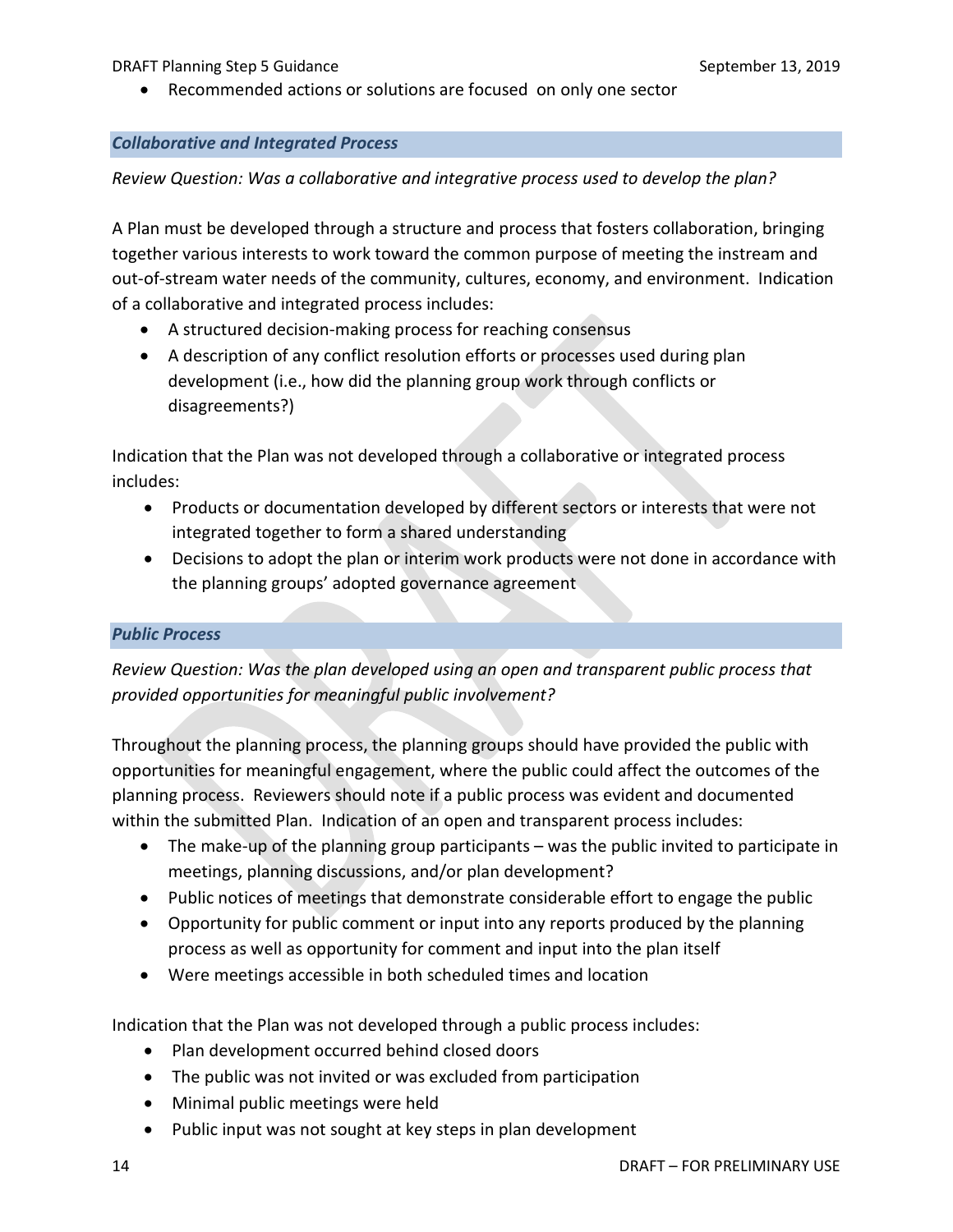• Outreach efforts were not documented in the Plan

#### <span id="page-18-0"></span>**Plan Content**

This section is largely documentation of work done during planning steps 2, 3 and 4.

#### *Scope of Planning Effort*

*Review Question: Does the plan identify the scope of the planning effort?* 

A Plan must define the area or "place" to which it applies. Reviewers will look to see if the plan defines the geographic boundaries of the planning areas as well as the temporal scale. Indication of a defined scope includes:

- A map and description of the planning area including characteristics such as terrain, population centers, major roads, river systems, etc.
- A list of watersheds, sub-watersheds, and aquifers included in the planning area
- Inclusion of a planning timeframe/horizon (i.e., 20 years? 50 years?)

Indication of an undefined geographic scope:

- Lack of a map and any clear description of the planning area's geographic boundaries
- Inconsistent watersheds or aquifers described within the plan
- No consideration of a planning timeframe

#### *Understanding Water Resources Supply, Quality, and Ecological Issues*

*Central Review Questions:* 

- *Does the plan document an understanding of the water resource supply, quality, and ecological issues in the planning area?*
- *Does the plan document this understanding for both groundwater and surface water?*

A Plan should include a high-level summary of the efforts made to describe and assess current water supplies, water quality, and the status of ecosystem health to determine any existing challenges and potential opportunities. Reviewers should comment on the completeness of work that resulted from this Step, including whether the group identified existing challenges and potential opportunities.

Indication of an understanding of water resource supply, quality, and ecological issues includes:

- A description of the current and expected future water supply in the planning area, including groundwater and surface water
- A description of the current and future water quality in the planning area, including groundwater and surface water
- A description of the current and future ecological issues in the planning area, including groundwater and surface water
- Identification of relevant gaps in data and information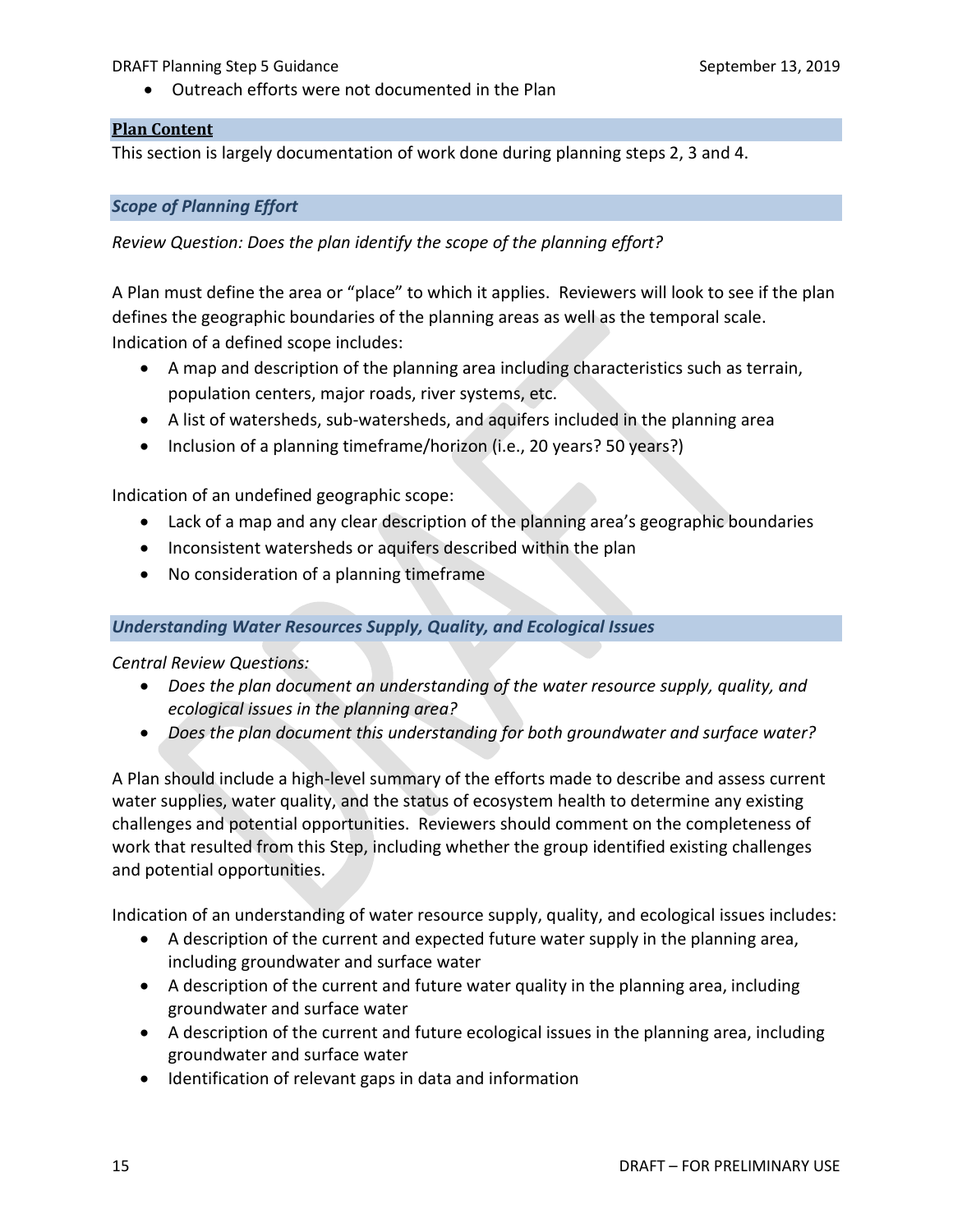Indication of a lack of understanding of the water resource supply, quality, and ecological issues includes:

- Exclusion of water supply, water quality, or ecological issues from the plan (note: in some cases the information needed is not available; acknowledging a data gap is an acceptable way to meet this plan requirement)
- Inclusion of raw data or information without any analysis or synthesis to draw conclusions about the status of water in the planning area and what challenges or opportunities the area has as a result of that status

#### *Current and Future Water Needs*

### *Review Question: Does the Plan document the current and future instream and out-of-stream water needs of the planning area?*

The Plan should summarize how much water is needed to meet current and future water needs-both instream and out-of-stream. Plans should address how climate change, population growth, and land use affect water resources and the ability to meet these water needs within the community. Meeting water needs should be considered within the context of specific watersheds, accounting for the hydrological, geological, biological, climatic, socio-economic, cultural, legal, and political conditions of a community. Reviewers should comment on the completeness of work that resulted from this Step, including whether comparable effort and treatment was given to defining instream and out-of-stream needs. Indication that a Plan documents current and future water needs includes:

- A list of critical water issues in the planning area
- Identification of water needs relative to the planning timeframe
- Descriptions of current and future consumptive water needs for different out-of-stream uses, including municipal, industrial, and agricultural
- Descriptions of current and future instream needs for different uses, including fish and wildlife, ecological functions, water quality, recreation and scenic uses, and cultural significance
- Descriptions of how climate change, population growth, and land use affect water resources and the ability to meet these needs within the community
- Identification of times and locations where water needs are not met or are likely not to be met in the future
- Identification of data and information gaps and uncertainties

Indication that a plan did not sufficiently document current and future needs includes:

- Failure to document both instream and out-of-stream needs
- Failure to document future needs
- No description of coming pressures (e.g., climate change, population growth, etc.)

#### *Compliance with State Law*

*Review Task: Identify any plan content that may not be in compliance with state law particular to your agency.*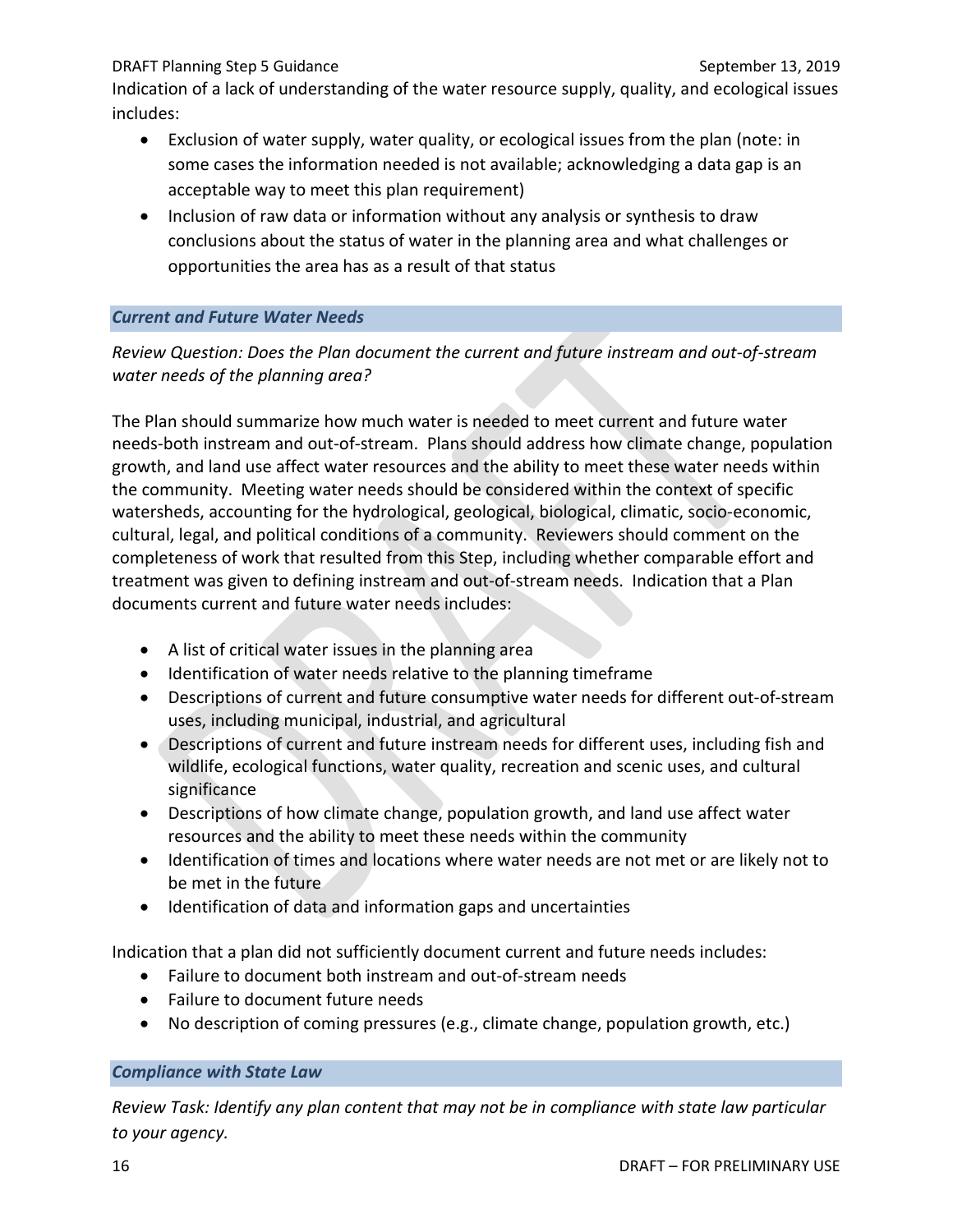A Plan cannot change existing laws or jeopardize existing water rights. A group can identify that a solution requires that a law be changed; however, the plan does not carry the weight of law. Reviewers should note those proposed activities that may be perceived as changing laws or jeopardizing existing water rights. All solutions and approaches should be legal according to state and federal law and policies, though the review team only includes state agency representatives who may not have sufficient expertise to assess compliance with federal law. Any apparently illegal activities should be identified for the group. Indication that a plan complies with state laws and policies includes:

- Proposed solutions acknowledge authorities of existing agencies and mechanisms for pursuing permits or other regulatory approvals needed
- Identification of legal barriers that might interfere with a proposed solution

#### **Proposing Statute, Rule, and/or Policy Changes in a Plan**

It is not illegal to propose pursuing a change in law or policy. Oregon's laws have evolved over time and will continue to evolve. However, that does not mean that changing the law will be easy or successful.

For those reasons, the IWRS recommends pursuing solutions that have an established legal process whenever possible. However, planning groups can include recommendations to pursue changes in statute, rule, or policy. Please remember that a state agency recommendation to accept a Plan is not an agency endorsement of a proposed law change or proposed solution.

Indication that a Plan does not comply with state laws and policies includes identification of illegal solutions, or solutions where the state lacks the authority to facilitate or assist them without acknowledgment that a statute, rule, or policy change is required.

*NOTE: The state agency review does not constitute a full legal review – actions not identified here may not have had enough detail associated in order to determine their legality.*

#### *Solutions or Recommended Actions*

*Review Questions:* 

- *Does the plan identify solutions or recommended actions that address the critical water issues identified during the planning process?*
- *Does the plan identify integrated solutions to the extent practical?*
- *Do the solutions identified adhere to the IWRS Guiding Principles listed in Appendix C?*
- *Does the plan include recommendations for addressing information/data gaps?*

Plans should include a suite of solutions or recommended actions to address the community's water-related challenges with the goal of meeting both instream and out-of-stream needs. Solutions can include methods for addressing existing data and analysis gaps. Table B.1 lists the sub-criteria for evaluating the plan's proposed solutions and recommended actions against the IWRS Guiding Principles.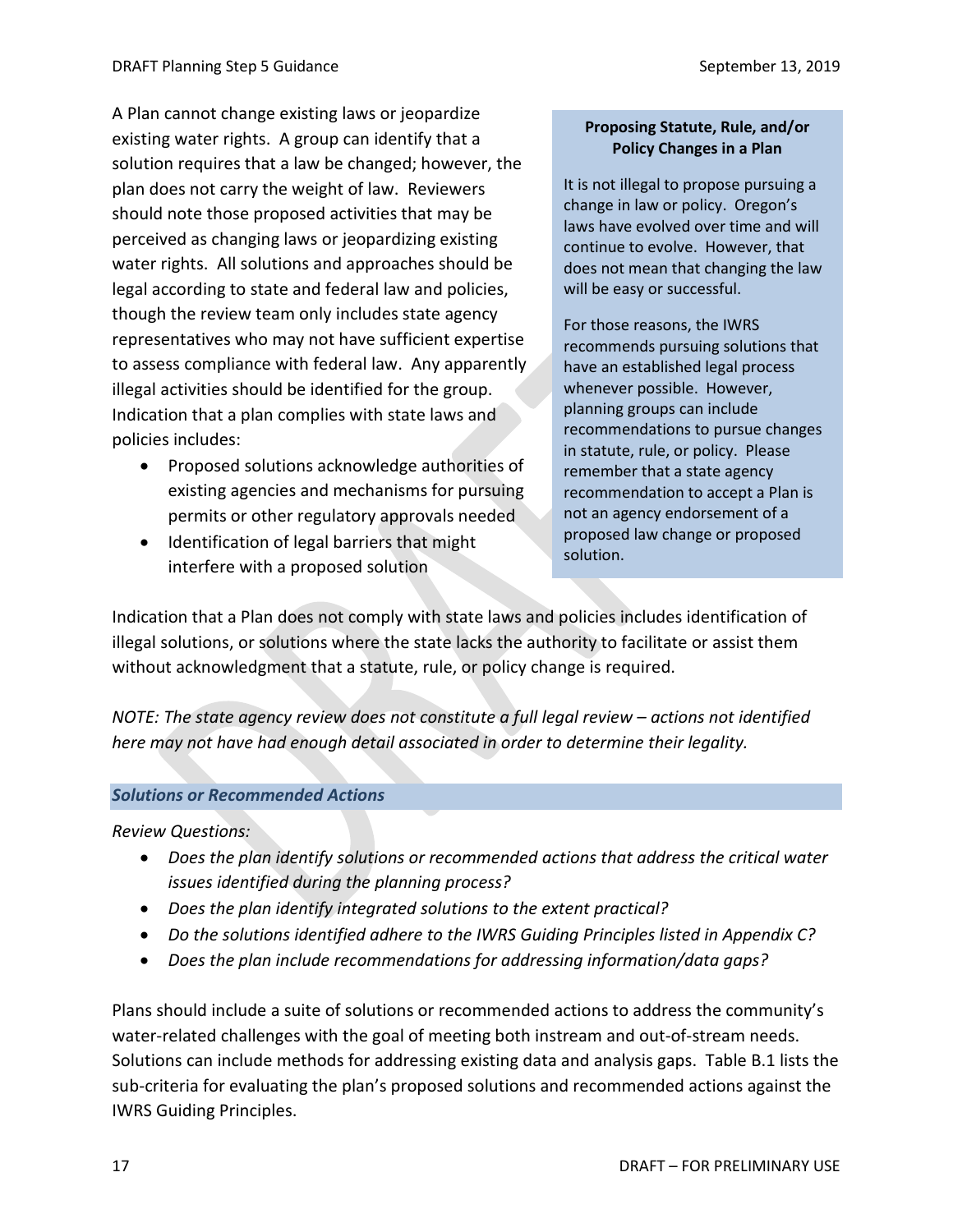| <b>Principle</b>                          | <b>Positive Indicators</b>                                                                                                                                                                                                                                                                          | Indicators of plan deficiency                                                                                                                                                                      |
|-------------------------------------------|-----------------------------------------------------------------------------------------------------------------------------------------------------------------------------------------------------------------------------------------------------------------------------------------------------|----------------------------------------------------------------------------------------------------------------------------------------------------------------------------------------------------|
| Integration                               | • To the extent possible, solutions<br>work to address multiple needs<br>• Solutions recognize the relationship<br>between water quantity, water<br>quality, and ecosystem needs                                                                                                                    | • There is no evidence of an attempt to<br>integrate solutions, where practical                                                                                                                    |
| <b>Balanced</b>                           | • The suite of solutions listed work to<br>address both instream and out-of-<br>stream needs                                                                                                                                                                                                        | • Solutions only address instream or out-<br>of-stream needs (not both) or are<br>disproportionally focused on one or the<br>other                                                                 |
| Enhance<br>sustainability                 | • Solutions seek to improve<br>sustainable management of water<br>resources by balancing the needs of<br>Oregon's environment, economy,<br>and communities                                                                                                                                          | • Solutions only address the needs of one<br>group<br>• Solutions are not forward looking;<br>acknowledging climate change and<br>population growth                                                |
| Accountable<br>and enforceable<br>actions | • Actions comply with existing state<br>laws and policies<br>• Actions include measures of<br>success                                                                                                                                                                                               | • Solutions are illegal*<br>· If feasible, solutions include a<br>description of how success may be<br>measured                                                                                    |
| Science-based,<br>flexible<br>approaches  | • Solutions are based on or<br>supported by on best available<br>science and local input                                                                                                                                                                                                            | · Solutions do not accurately reflect or<br>respond to best available science as<br>documented in background<br>information/best available science<br>reflected in the supporting<br>documentation |
| Streamlined                               | • To the extent possible, the plan<br>avoids recommendations that are<br>overly complicated, legalistic, or<br>administrative                                                                                                                                                                       | • The suite of solutions is mostly<br>comprised of projects which are difficult<br>to understand or seem infeasible                                                                                |
| Reasonable cost                           | • Plans weigh the costs and benefits<br>to determine whether one<br>approach is better than another, or<br>whether an approach is worth<br>pursuing<br>• Solutions may reduce the costs of<br>delivering services to the state's<br>residents, without neglecting social<br>and environmental costs | • Solution prioritization does not consider<br>estimated cost                                                                                                                                      |

**Table B.1. IWRS Guiding Principles Relevant to Solutions or Recommended Actions**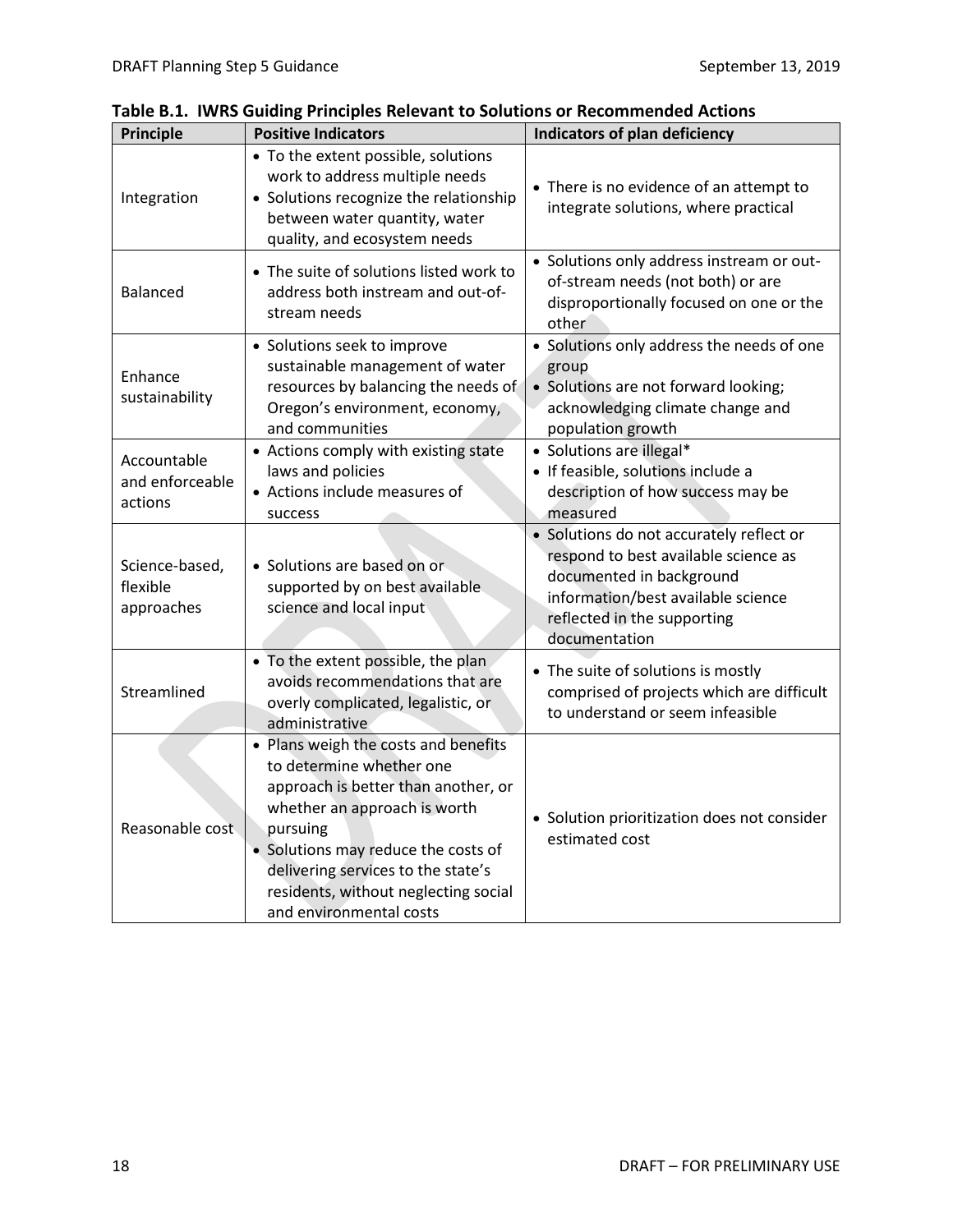#### *Review Question: Does the plan consider both instream and out-of-stream needs?*

Planning groups should quantify current and future instream and out-of-stream water needs in the planning area, keeping in mind that such needs encompass water quantity, quality and ecosystem needs. While the instream and out-of-stream water needs may not be equal, consideration of water needs and solutions should be balanced. Indication that a Plan does give a balanced consideration of needs includes:

- Information about the water needs for the water sectors: agriculture, municipal, instream and ecology, and industry
- Engagement from multiple interests representing each water sector
- Solutions are considered and/or included for each water sector throughout the planning area

Indication that the Plan does not give balanced consideration includes:

- A plan focused primarily on one primary sector with little or no information about the water needs of other sectors
- Recommended actions or solutions are focused to primarily benefit one water sector

*NOTE: It is possible that NO critical water issues were identified for a water sector in the planning area.*

#### *Validity of Information*

*Review Question: Is the Plan based on accurate, appropriate, and adequate information in the characterization of the water resources, identification of critical issues, and selection of solutions?* 

Decisions should be based on best available science, accurate information, and local input. Having a balanced representation of interests involved in the planning process and including the state as a partner will help ensure information presented in the Plan is reviewed, wellvetted, and verified. Critical water issues in the Plan should be substantiated by data or information in the plan. Recommended actions or solutions should correspond to the identified critical water issues. Indication of the validity of information includes:

- Citation of data sources
- A description of appropriate technical approaches used to analyze the data or information demonstrates the appropriation information, data, and analyses were used
- Inclusion of assumptions and description of appropriate use of technical information
- Inclusion of data gaps and how the gaps affect planning
- Critical issues and solutions identified in the plan are supported by appropriate data and information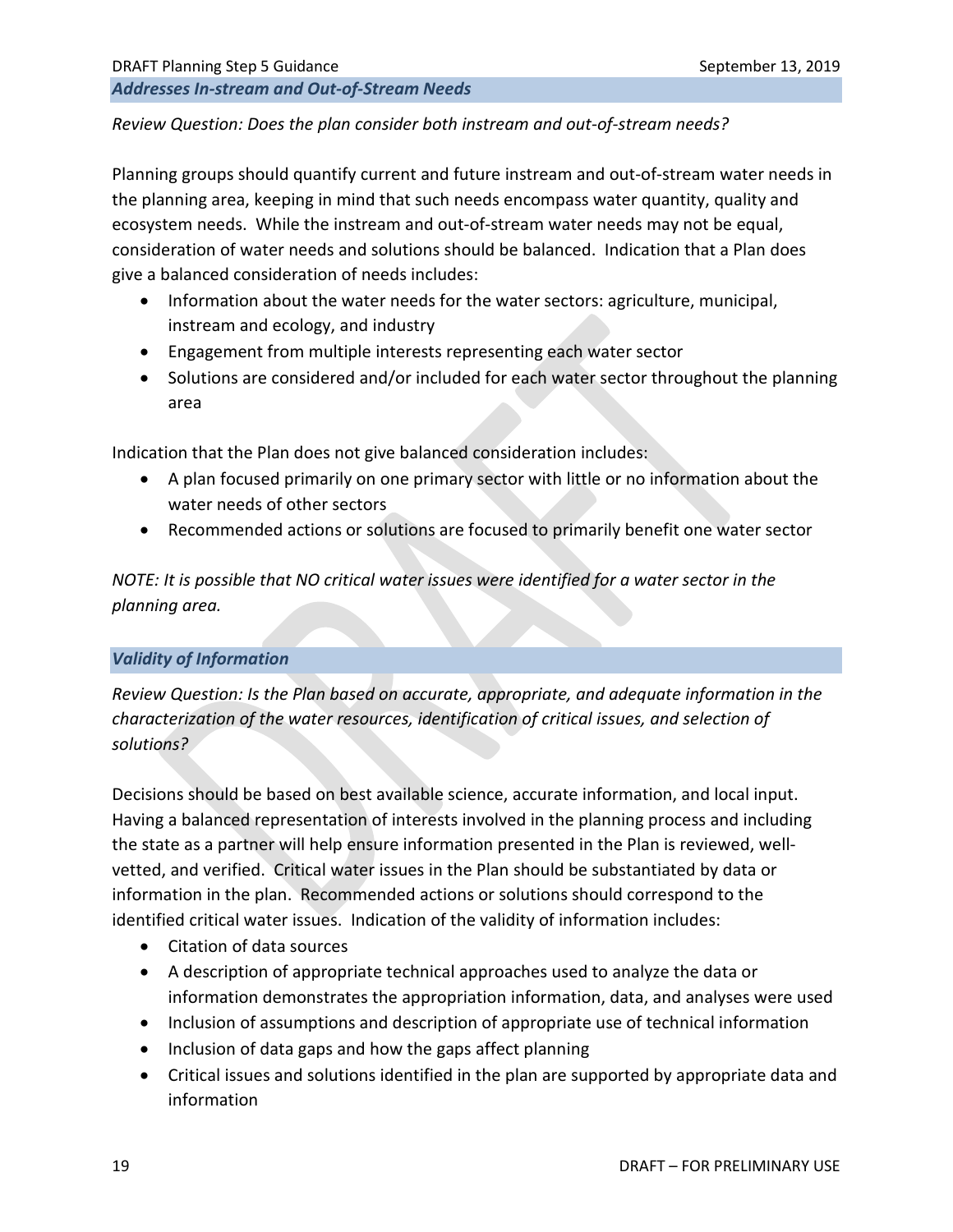Indication that the Plan is not based on accurate, appropriate, and adequate information includes:

- Invalid information may be outdated
- Data inappropriate for the purpose described, of the wrong scale or precision
- Conflicting data and information in the plan
- Critical issues or recommended actions are not supported by the appropriate data or information

Comprehensive assessments of the technical information used in the Plan do not fall under the scope of the state agency review.

#### <span id="page-23-0"></span>**Plan Adoption and Implementation**

Planning Step 5 of Place-based water planning is to "Adopt and implement a place-based integrated water resources plan." Plan adoption by the planning group is not the end of the process, but signals a shift to a new phase: plan implementation. This review category seeks to discern whether the Plan looks ahead towards implementation and is set up for success. While the success of Plan implementation is dependent on a number of factors, (many outside of the planning group's control) the state agency review will help discern whether the Plan is wellpositioned for implementation, to the extent feasible.

#### *Plan Adoption by Planning Group*

### *Review Question: Does the planning group have a sound process for Final Plan adoption?*

If plan adoption by the planning group is rushed or does not follow a good process, then the value of the Plan may be reduced in the eyes of partners or funders. This could negatively impact future Plan implementation. The state agency review of the Plan happens shortly before Final Plan adoption. This allows for the planning group to consider and incorporate feedback from the state agency review prior to planning partner adoption of the Final Plan. Reviewers should determine if the group has a sound approach for formally adopting the Plan that is consistent with the collaborative process adopted by the planning group. Indication of a sound approach for Final Plan adoption:

- An explanation of the process the planning group will use to adopt or approve the Final Plan
- A reliance on the consensus-based decision making process identified by the planning group and documented in their governance agreement
- Indication that the approach for plan adoption was clearly communicated to planning group partners

Indication of a poor adoption approach includes:

- No opportunity for planning group partners to express concern or provide critical feedback on the Plan
- Inadequate time for partners to review the Plan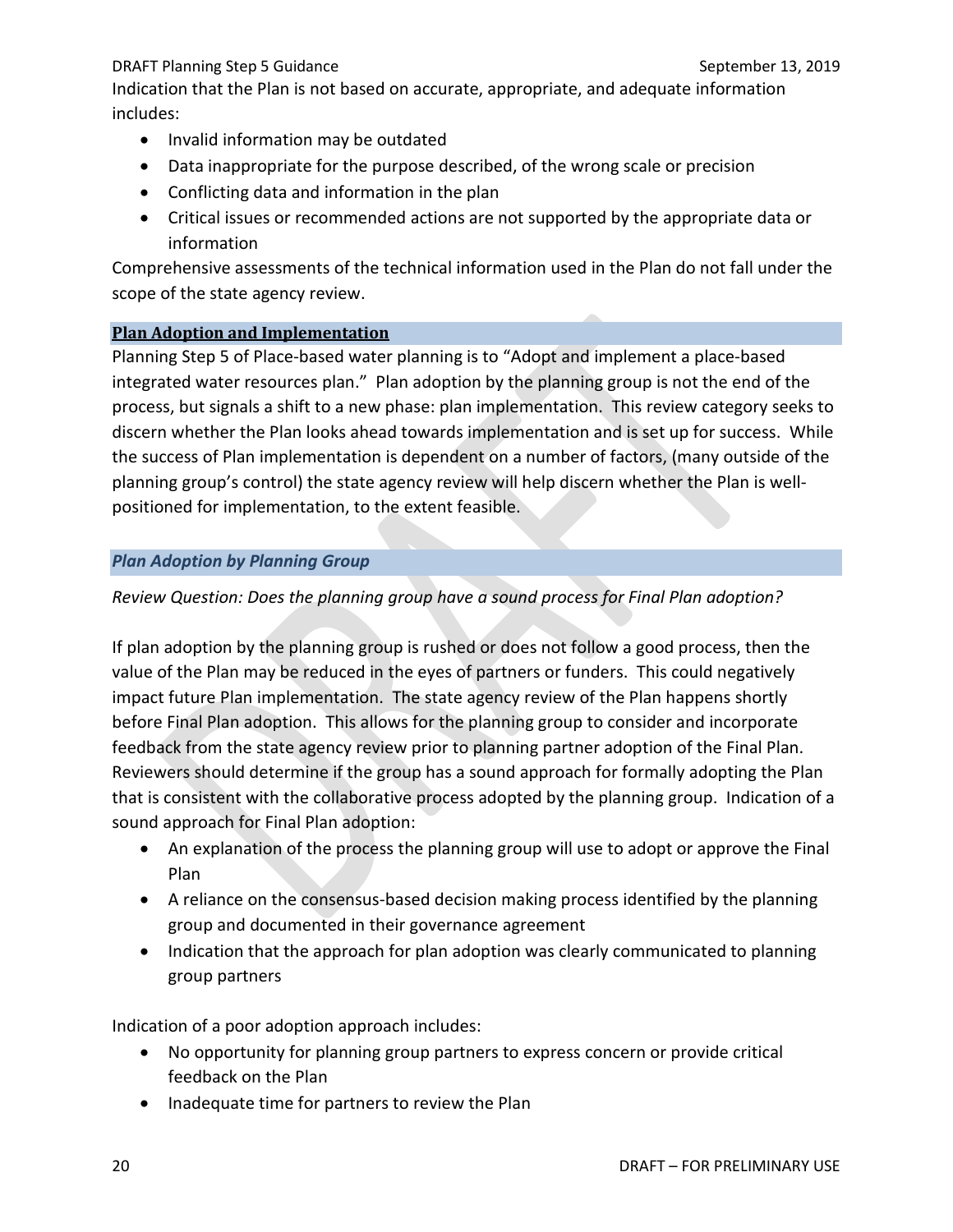• Disregard for decision-making approaches previously adopted by the planning group (e.g., switching from a consensus or consensus minus 1 approach to simple voting majority)

#### *Plan Implementation Strategy*

*Review Question: Does the Plan propose a clear strategy for implementation?*

The Plan should describe how it will be implemented, who will be responsible for implementation, and how implementation will be coordinated and funded. The Plan should have a high likelihood of leading to the implementation of local solutions.

Indication of a strategy for implementation includes:

- Identification of next steps for some or all of the solutions or recommended actions listed in the Plan, including those that are complex and may require additional feasibility or review
- Identification of roles in plan implementation, including who might pursue different solutions or efforts to fill information gaps
- Identification of barriers to solutions or plan implementation and a path forward for addressing those barriers
- Prioritization of proposed solutions and proposed sequence of implementation
- Timelines for plan implementation
- The plan is formatted in a way that allows for easy use in seeking support and funds
- The plan explains how partners and others may use the plan (or alternatively how it should not be used)
- Identification of a timeline for plan revision or amendment

Indication that a Plan does not include an implementation strategy includes:

- Vague, unclear, or no next steps described
- No explanation of who is responsible for plan implementation (note: a general statement that partners or planning group members will individually implement pieces is acceptable, but some level of coordination and communication about progress and success should be evident)
- No acknowledgement of a change in roles and responsibilities as the Plan moves from planning to implementation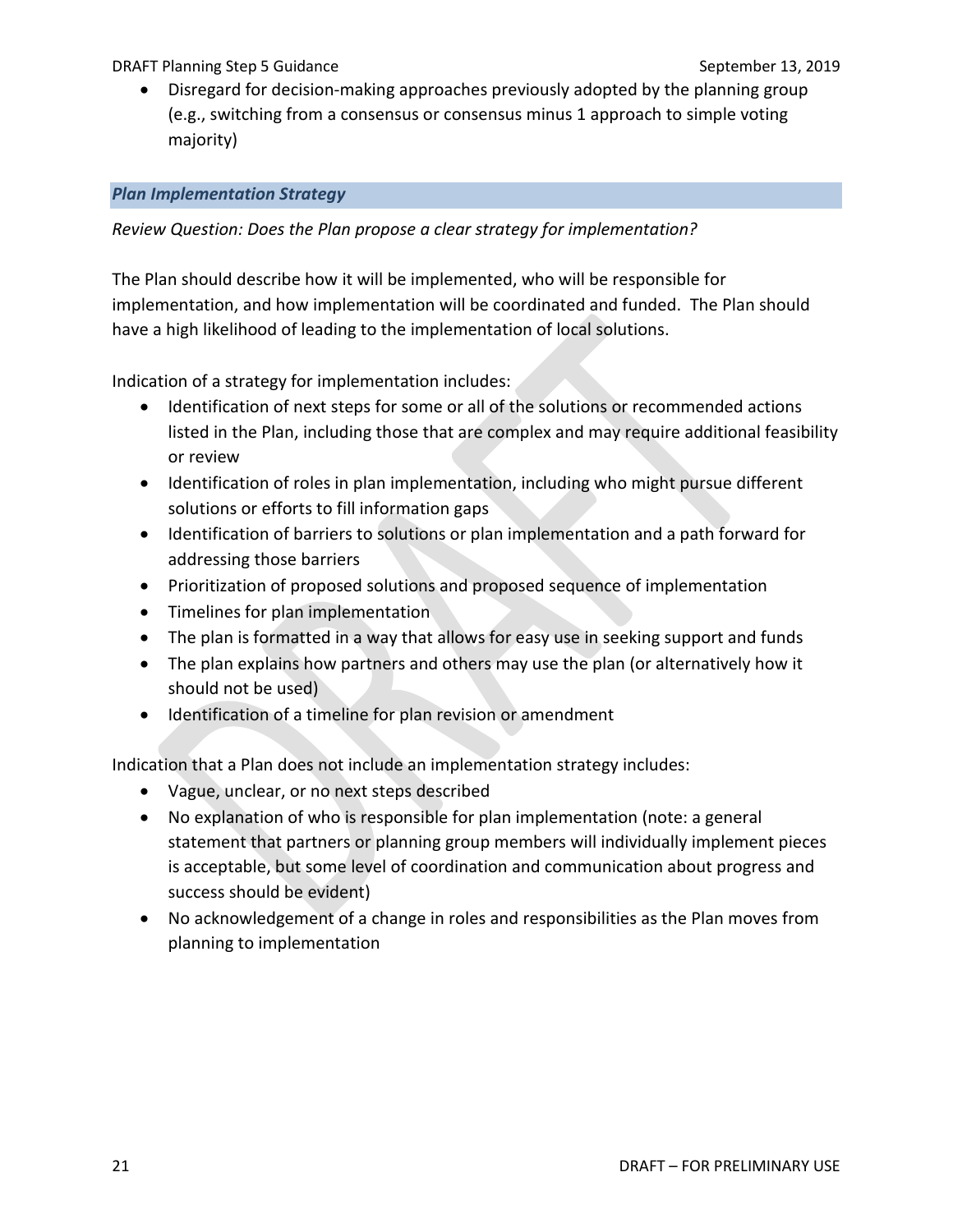#### <span id="page-25-0"></span>DRAFT Planning Step 5 Guidance September 13, 2019 **Agency Review Worksheet**

*Instructions: Read through the submitted Plan and review it considering the questions about plan development, content, and implementation below. Check whether the Plan meets these criteria or does not meet the criteria. Include comments about how the Plan did or did not meet the criteria. Please be thoughtful and constructive in your feedback.* 

| Category                       | <b>Review Question</b>                                    | Yes | No |
|--------------------------------|-----------------------------------------------------------|-----|----|
| <b>Balanced Representation</b> | Did a balanced representation of interests participate in |     |    |
| of Interests                   | the development of the plan?                              |     |    |
| Collaborative and              | Was a collaborative and integrated process used to        |     |    |
| <b>Integrated Process</b>      | develop the plan?                                         |     |    |
| <b>Public Process</b>          | Was the plan developed using an open and transparent      |     |    |
|                                | public process that fostered public participation?        |     |    |
| <b>OWRD Consultation</b>       | Was the plan developed in consultation with OWRD?         |     |    |

### Plan Development (Optional for other than OWRD)

**Reviewer Comments on Plan Content**

#### Plan Content

| Category                   | <b>Review Question</b>                                    | <b>Yes</b> | <b>No</b> |
|----------------------------|-----------------------------------------------------------|------------|-----------|
|                            | Does the Plan identify the scope of the planning effort,  |            |           |
| Scope of Planning Effort   | including geographic area?                                |            |           |
|                            | Does the Plan document an understanding of the water      |            |           |
| <b>Understanding Water</b> | resource supply, quality, and ecological issues in the    |            |           |
| Resource Supply, Quality,  | planning area?                                            |            |           |
| & Ecological Issues        | Does the Plan document this understanding for both        |            |           |
|                            | groundwater and surface water?                            |            |           |
| <b>Current and Future</b>  | Does the Plan document the current and future instream    |            |           |
| <b>Water Needs</b>         | and out-of-stream water needs of the planning area?       |            |           |
|                            | Does the Plan identify solutions or recommended actions   |            |           |
|                            | that respond to or address the critical water issues      |            |           |
| Solutions or               | identified during the planning process?                   |            |           |
| <b>Recommended Actions</b> | Does the Plan identify integrated solutions to the extent |            |           |
|                            | practical?                                                |            |           |
|                            | Do the solutions identified adhere to the IWRS Guiding    |            |           |
|                            | Principles?                                               |            |           |
| Addresses In-stream and    | Does the Plan consider current and future instream and    |            |           |
| <b>Out-of-Stream Needs</b> | out-of-stream needs in a balanced manner?                 |            |           |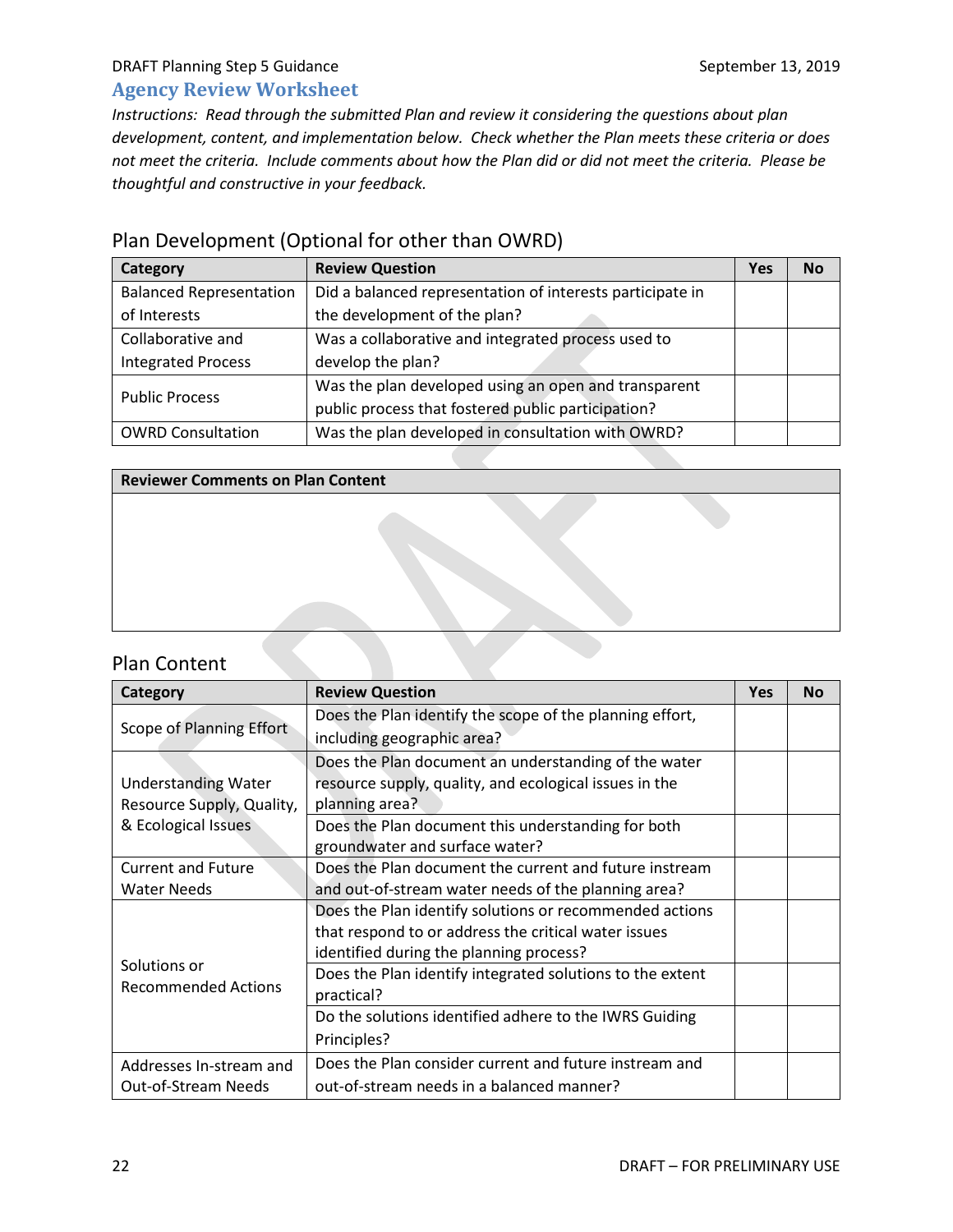| Validity of Information      | Is the Plan based on accurate, appropriate, and adequate<br>information in the characterization of the water resources,<br>identification of critical issues, and selection of solutions? |  |
|------------------------------|-------------------------------------------------------------------------------------------------------------------------------------------------------------------------------------------|--|
| Information and data<br>gaps | Does the Plan clearly identify information and data gaps?                                                                                                                                 |  |

**Reviewer Comments on Plan Content (including compliance with State law)**

### Plan Adoption and Implementation Strategy

| Category                       | <b>Review Question</b>                                 | Yes | No |
|--------------------------------|--------------------------------------------------------|-----|----|
| Plan Adoption by               | Does the planning group have a sound process for final |     |    |
| <b>Planning Group</b>          | review and adoption of the Final Plan?                 |     |    |
|                                | Does the Plan propose a strategy or approach for       |     |    |
| <b>Implementation Strategy</b> | implementation?                                        |     |    |

| <b>Reviewer Comments on Plan Content</b> |
|------------------------------------------|
|                                          |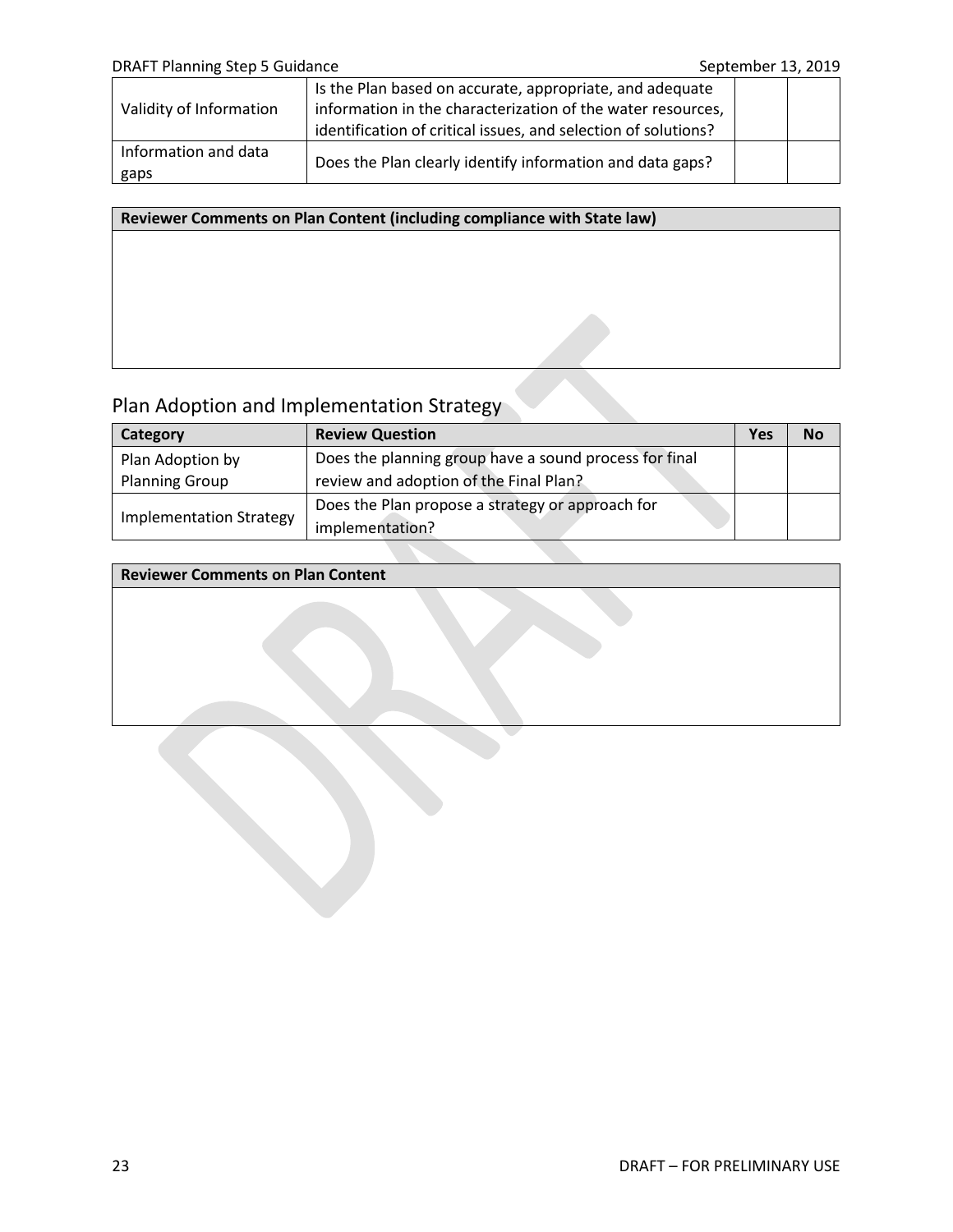#### <span id="page-27-0"></span>**Template for Communicating Inter-Agency Review Results**

Below are two draft templates for letters OWRD may use to communicate the results of the state agency review to the planning group. OWRD and its partner agencies may amend this template and tailor any letter to the specific plan being reviewed. These templates are provided to provide some information as to what a planning group can expect to receive as a result of the state agency review.

#### Letter Template for Recommended Plan

Dear [Insert Convener(s)] and members of [insert planning group name],

Thank you for your submission of the Final Draft of your Place-Based Integrated Water Resources Plan for the [insert planning area]. The Integrated Water Resources Strategy (IWRS) Agency Project Team (the Oregon Water Resources Department, Oregon Department of Agriculture, Oregon Department of Environmental Quality, and Oregon Department of Fish and Wildlife) reviewed your plan and determined that it adheres to the 2015 Draft Place-based water planning Guidelines and IWRS Guiding Principles. Therefore, the agencies recommend the Oregon Water Resources Commission (Commission) recognize your plan as Place-Based Integrated Water Resources Plan.

In addition to their recommendation that the Commission recognize your plan, the agencies offer the following feedback for your consideration.

#### *Recommended Revisions*

[The letter may include recommended changes to the plan that would strengthen or improve the plan, but are not required for recognition by the Commission.]

#### *Strengths of the Plan*

[The letter may also include a summary of the plan strengths.]

#### *Other Agency Comments*

[The letter may also provide other comments related to plan development, content, or implementation. For example, it may identify shared goals of the plan and an agency.]

We commend your hard work in developing an Integrated Water Resource Plan and we look forward to working with you to coordinate a presentation of your plan to the Commission who will decide whether to formally recognize your plan. Please contact [insert contact person] at [insert contact information] to discuss the Commission schedule and when you might be to present your plan to the Commission.

Sincerely,

[insert name] Planning Coordinator, Oregon Water Resources Department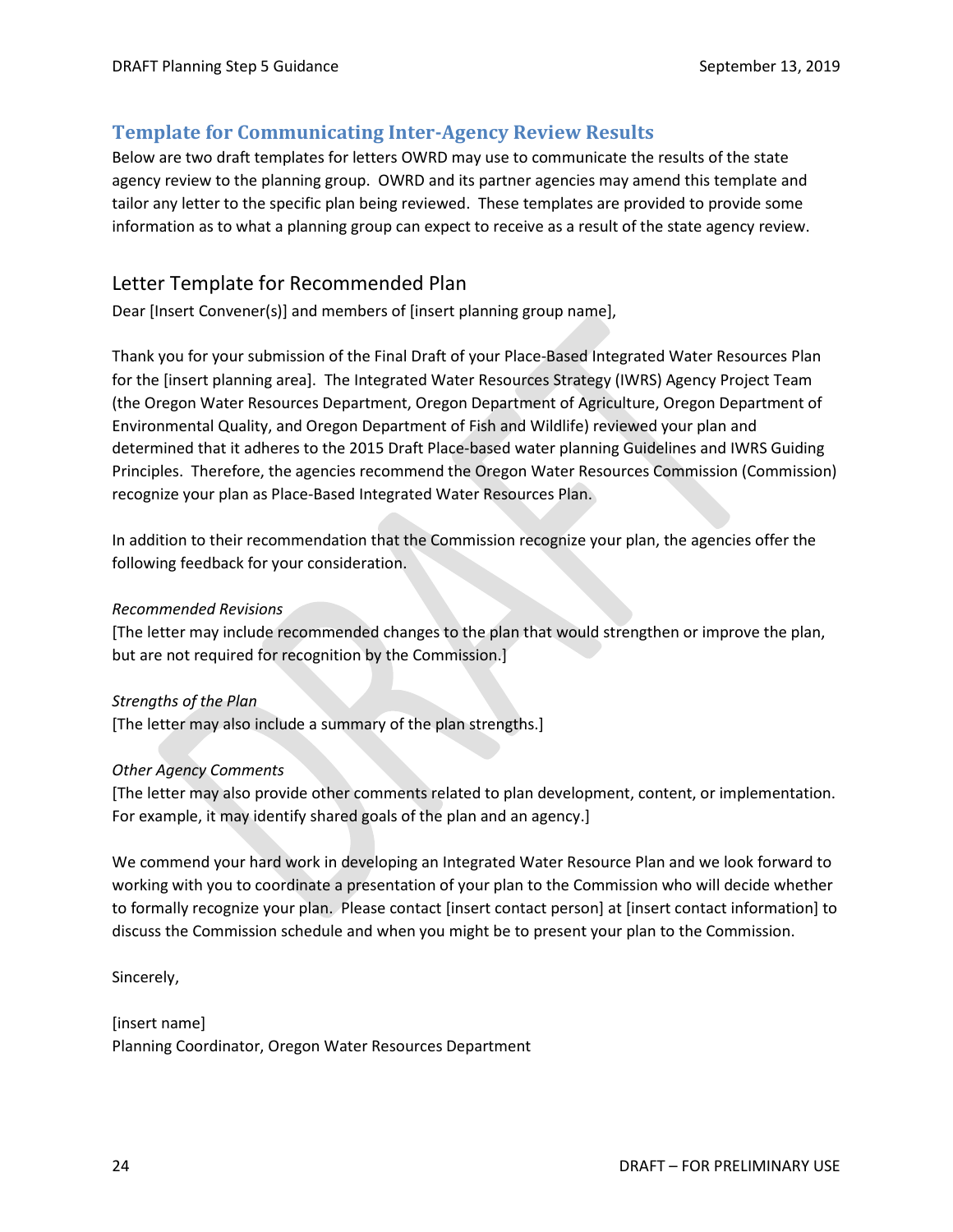### DRAFT Planning Step 5 Guidance **September 13, 2019** September 13, 2019 Letter Template for Plan That Is Not Recommended

Dear [Insert Convener(s)] and members of [insert planning group name],

Thank you for your submission of the Final Draft of your Place-Based Integrated Water Resources Plan for the [insert planning area]. The Integrated Water Resources Strategy (IWRS) Agency Project Team (the Oregon Water Resources Department, Oregon Department of Agriculture, Oregon Department of Environmental Quality, and Oregon Department of Fish and Wildlife) reviewed your plan and determined that it currently does not adhere to the 2015 Draft Place-based water planning Guidelines (Guidelines) and/or IWRS Guiding Principles. Therefore, the agencies recommend that you continue to work through your planning process to address the items listed below. In addition to those changes that are required, the agencies provided other feedback, including recommended changes as well as strengths of the Plan.

*Required Changes to Demonstrate Adherence to Guidelines and IWRS Guiding Principles*  [The letter will describe why they found that the plan did not adhere to the Guidelines or IWRS Guiding Principles and offer suggestions for how the planning group might address the issue.]

#### *Recommended Revisions*

[The letter may include recommended changes to the plan that would strengthen or improve the plan, but are not required for recognition by the Commission.]

#### *Strengths of the Plan*

[The letter may also include a summary of the plan strengths.]

#### *Other Agency Comments*

[The letter may also provide other comments related to plan development, content, or implementation. For example, it may identify shared goals of a plan and an agency.]

If you have any questions about this feedback, please contact me at [insert contact information]. Placebased water planning is done in partnership with the State and we would like to work with you to address these items so that a revised plan can be recommended to the Oregon Water Resources Commission (Commission) for recognition as a Place-Based Integrated Water Resources Plan. We commend your hard work to develop an Integrated Water Resources Plan and look forward to working with you to revise your plan so that it adheres to the 2015 Draft Place-based water planning Guidelines and IWRS Guiding Principles.

Sincerely,

[insert name] Planning Coordinator, Oregon Water Resources Department